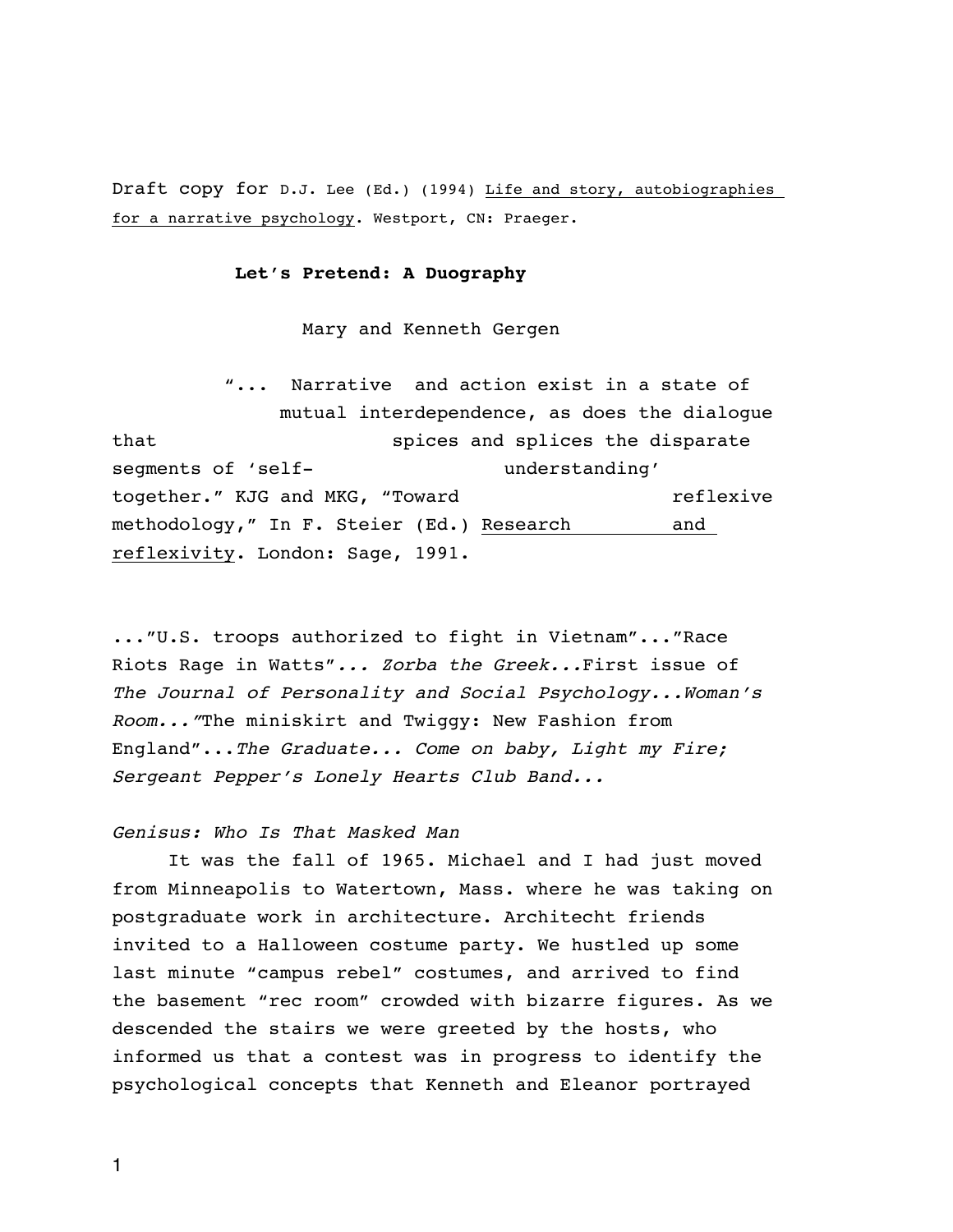in their costumes. Since I was completing an MA in counseling psychology perhaps I could succeed where other guest were failing. The gentleman in question - scarcely a gentleman at that - was unshaved and half naked, barefoot, hairy chested, wearing ragged shorts, with a guitar over his shoulder.(This was not going to be easy!) But his wife, in trim white leotards and turtleneck, black boots and whip helped to suggest the solution: clearly the Id and the Super Ego. Later, Eleanor mentioned that Ken had a grant and was looking for a research assistant. Perhaps I might apply.

 Like Michael and I, most of the couples were composed of grad school husbands at MIT and Harvard and full-time wife-mothers. At first I was skeptical to hear that Ken taught at Harvard, in part because of the status of the others, and in part, because it was unbelievable that at my first party in Boston, having just arrived from Minnesota, I should be conversing with a "real" Harvard professor. We sat on the basement stairs and talked at length about how people define things in a variety of ways. He made the extravagant claim (I thought) that even what we call "pain" could be called "pleasure" under the right circumstances. I was very excited about our encounter - both intellectually and sensually. Later he encouraged me to join him in a Greek dance lead by our hosts, Phyllis and George. His grace and attentive charm, plus the exotic (to a midwestern prairie girl with Swedish, German and Irish roots) nature of the dancing, whetted my desires for adventure. Perhaps Ken's invitation at evening's end, to call him the following week, was just such an invitation.

 I thought a lot about this call: Was Monday too eager, would Thursday make it seem an afterthought? I settled on Tuesday. When he answered, I said, "Hello, this is Mary." There was a silence on the other end, and I realized with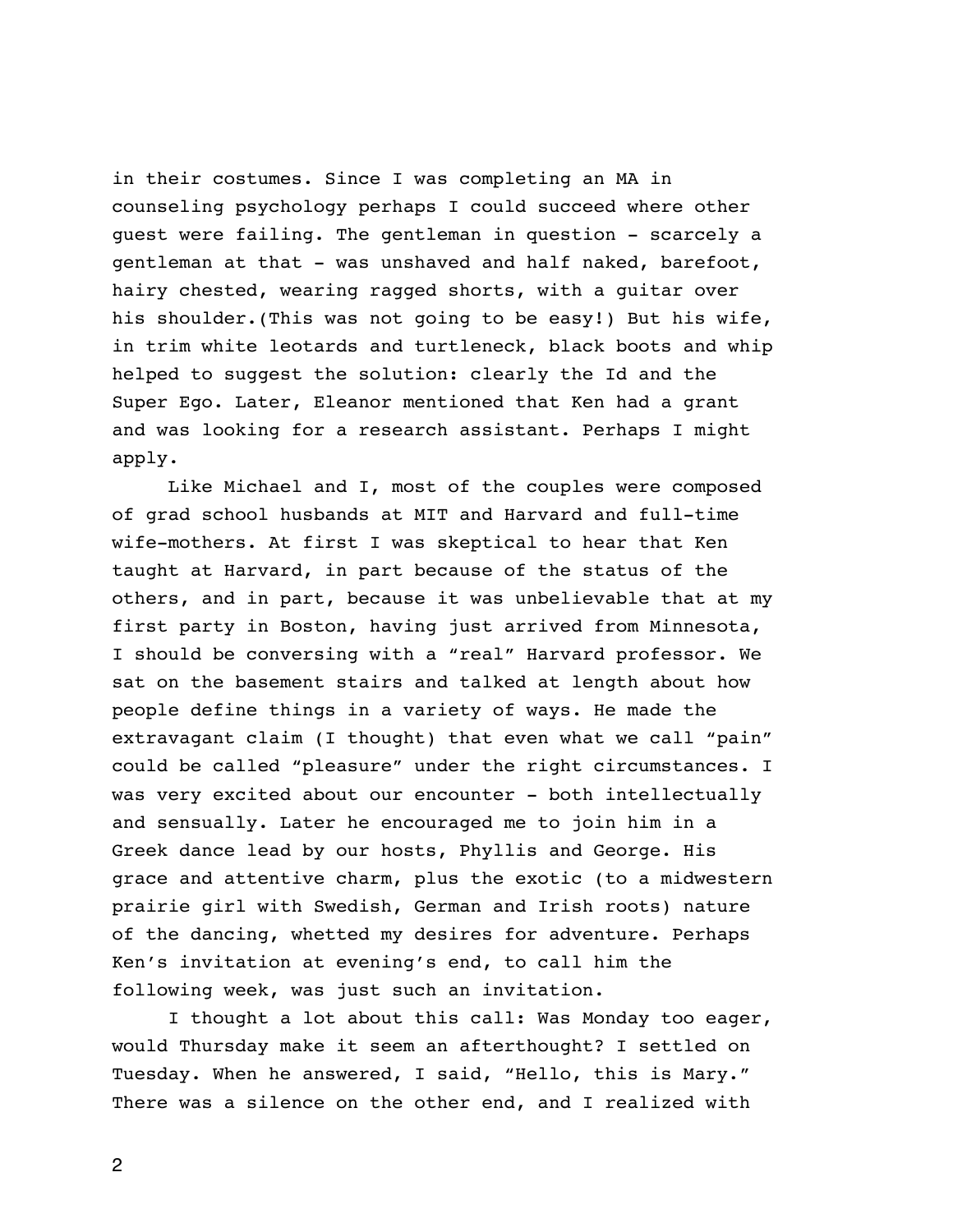embarrassment that he didn't have a clue as to who "Mary" was. At the time I did not realize that as head tutor of all Social Relation majors, he might have had dozens of "Mary's" in his charge, working and playing in William James Hall. I explained who I was, and the cordial and interested tone I was longing to hear thankfully returned to his voice. He asked me to come in on Friday afternoon at l:30 to talk about the research position. I thought of little else as the week progressed.

 I was prompt, and explained my presence to Joy, his secretary. She, in turn, seemed unsettled: Her boss was not there. He had rushed away to his home over the lunch hour and had not returned. Time passed slowly, and after half an hour she called Ken's home. She handed me the receiver after explaining my visit, and he told me there was an emergency but he would soon return. After a tortured hour and a half we had our appointment. We entered his spacious second floor office, impressive with its Oriental carpet of blue, a sofa, wooden university chairs, bookcases, and a lovely old liquor cabinet (a gift from Henry Murray), from which he offered me a sherry late in the afternoon. After long discussion he asked me if I knew French, and gave me some Merleau Ponty to translate. I don't think he was very impressed with my basic French ability. In fact, I doubt there was much to be impressed about, now that I was sitting opposite him in his academic setting. I don't know why he hired me. Perhaps he felt sorry for all the delays, or perhaps it was the enthusiasm I exuded - a blend of eagerness for the job or him. In any case, my life took on a new dimension -- every Monday, Wednesday and Friday.

#### Saturday Night Shuffle - A Second Sounding:

 If one comes to a costume party "dressed" as the Id what is there to do but indulge the senses? And was I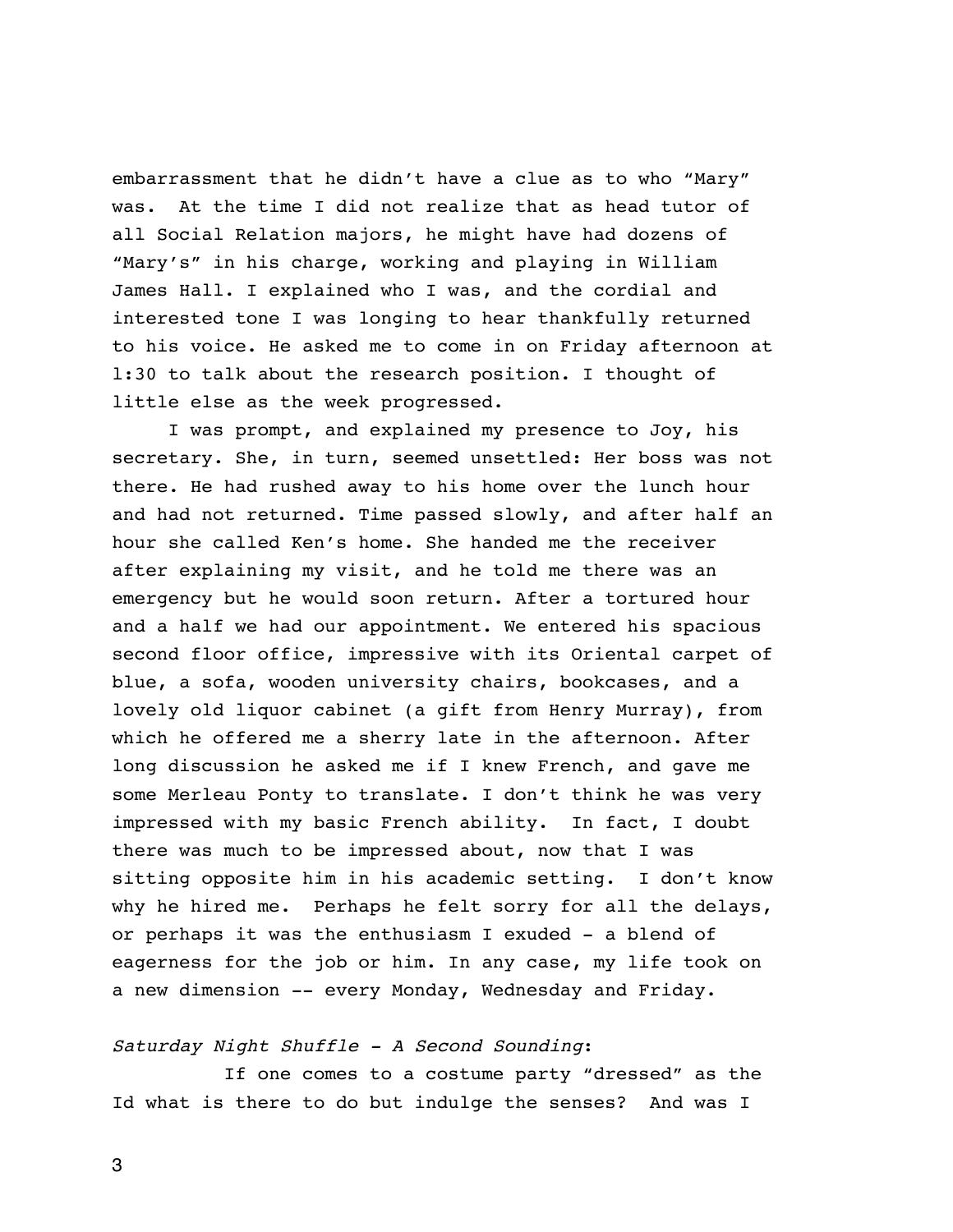not eminently deserving of such indulgences? To steep themselves against the untrammeled exuberancies of four young boys, my parents - a mathematician and a cultured New Englander - had enforced an array of demanding rules of household decorum. I later added to these suppressions by developing a deep idealism, expressed - to my parents dismay - in a youthful commitment to the Southern Baptist Church. Perhaps the culminating expression of self-bondage was a premature marriage to Eleanor - a very fine woman, but whose very virtues placed tight restrictions around all forms of deviance. Only the spontaneous energies of our children - Laura and Stan - provided a sanctioned form of impulsivity. And now the 60's were upon us, and I was beginning to respond to its rhythms.

 And in that crowded, smoky basement of a Greek hairdresser - with the crisp and elemental sounds of the bazuki boiling the blood, what greater sensual pleasure than to observe this high cheek-boned olive skinned, broadsmiled lass?. And what greater pleasure to find that she indeed found me curious?. The evening was on! But what I was scarcely prepared for was the slow turn from glib phrases, elusive glances, cascading laughter, to matters of substance. Stanley Schachter had recently spoken at Harvard, and I was very impressed with the implications of his work for conceptions of the self. During graduate work at Duke with Ned Jones, I had become enthralled with what seemed a protean plasticity in self conception. Contrary to individual psychology, with its emphasis on mechanisms and structures, self conception seemed processual - everimmersed in a changing sea of relationships. Schachter's work on emotion seemed to confirm this. And this lovely creature before me actually seemed enthralled by it all. It was late when I emerged from this ego excursion. God, did I also offer her a job...this person with the simple name of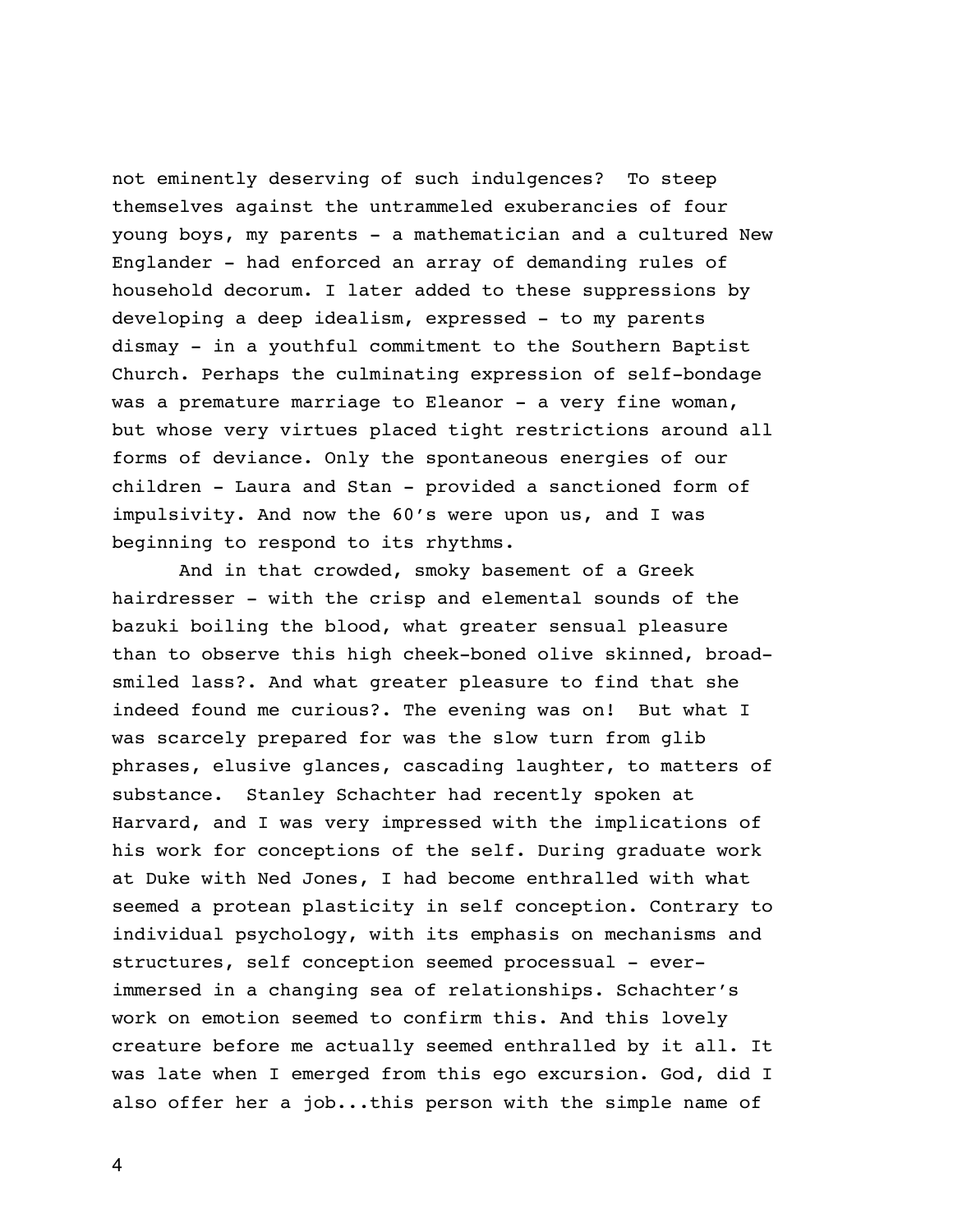Mary? Am I out of my mind? Eleanor arrived to remind me it was time to go home.

 Life moves fast for a young man on his first job eager to explore all his potentials, open all the doors, savor all the possibilities of this cultural capital. I was riding high - with enthusiastic classes, National Science Foundation money, a position as head tutor, a seat on the august Committee on Educational and Policy, and a place at the cutting edge of a new and bold adventure in a self-consciously experimental social psychology. There was also the prevailing ethos of sensual liberty: the psychedelic, flower power, rock n' roll evolution of cosmic energy - up up and away, dancin' in the streets, doin' it in the road - all this against the backdrop of a marriage straining itself to the bending point and two small children touching me to the core. So how can I be blamed that I was an hour late with for an appointment with a name that scarcely stood out from the over crowded calendar on my desk. There were fires aplenty to put out before I could attend to the new spark.

..."Martin Luther King Shot by Sniper"..."France Nearly Paralyzed By Protesters"..."Bobby Kennedy Shot in LA"... "Soviet Tanks Invade Defiant Prague"..."Israel smashes Arabs in Six Day War"..."Police Battle Mobs as Democrats Meet"...

"Vietnam Reds Launch Tet Offensive"... "Joan Baez arrested in anti-war protest"..."Make Love Not War: 10,000 hippies rally in New York Be-In"...Soul on Ice...

## Exodus: A Road to Rome

 It is late summer, 1968. Leaving New York on an Italian ocean liner with Ken and my two preschool children, Lisa and Michael, was a dramatic and wonderful turning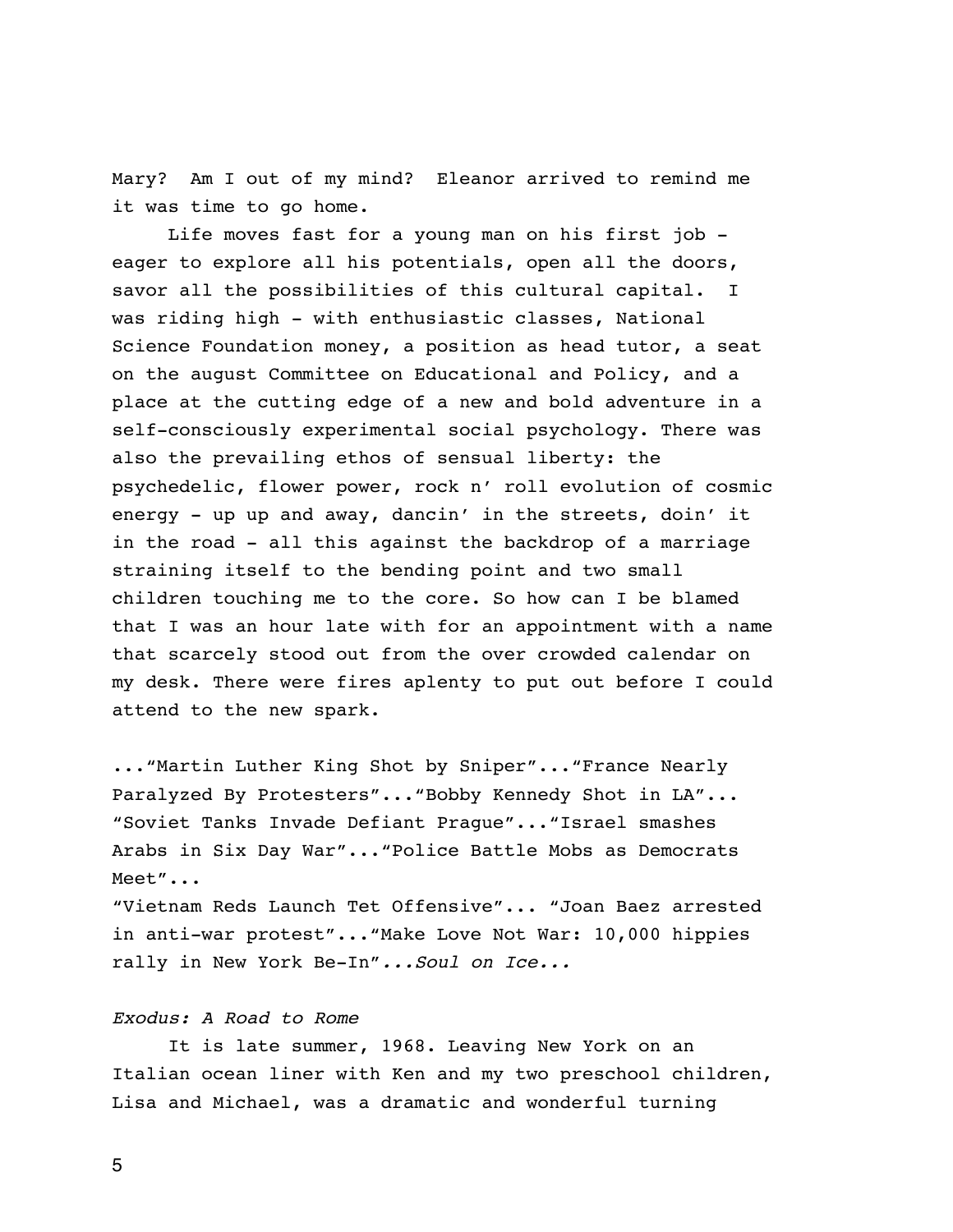point in my life. Until that moment I was not sure that the fantasies and plans for a year in Rome would actually materialize. We had a joint back account into which we had put extra monies we had made, and we had ordered tickets, but not until we actually saw the last rope cast away did I realize that we were truly committed to this fanciful plan. Had we listened to too many fairy tales in our childhood, listened to too much radio make-believe, or seen too many Hollywood spectacles? Was this life copying art, or as Woody Allen suggests, bad television? (Reflecting on our actions, I wonder now if our bold and ultimately wise decision did not give us the courage to travel a great many uphill grades.)

 The ocean crossing was as exciting as any pulp romance. It was our first experience living together, although traveling on a ten day cruise scarcely qualifies as "ordinary life." Our only brush with "reality" came when Ken ran into his mother's next door neighbor, who was the first to inform his mother that he was traveling to Italy en famille. (She forgave us, I still think, because she also lived in novels!). The kids loved Ken, who was a doting father, and their presence helped erase the only dark cloud, which was the loss of contact with his own children.

 In most respects, living together proved to be quite easy. Ken was a master of every aspect of life, I thought. He somehow managed to be aware of every contingency, able to communicate, juggle foreign currencies, find the best arrangements, the nicest views, the right train to Rome. I was his companion, his lover, his friend. Being cared for, protected, and cherished was a wonderful new role for me that took me back, in a sense, to a childhood time. The kids and I were secure in a way I had never felt before as a married woman. But there were little costs accumulating.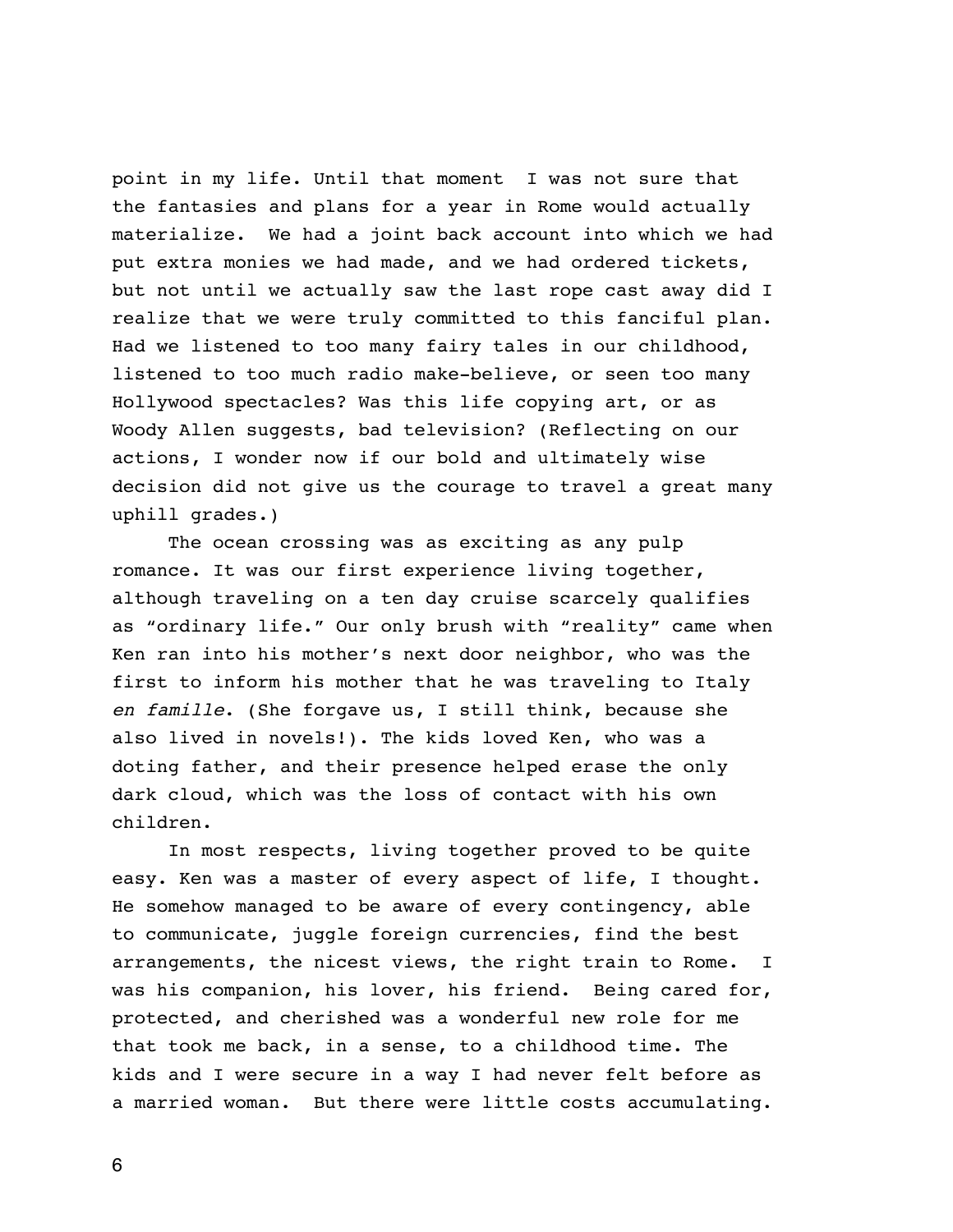One day we were in Amalfi visiting the cathedral. (I was carrying the heavy blue Hatchett's guide, from which I had to read to Ken the most intimate dimensions of every edifice of Italy, while he carried the large 35mm camera and took all the pictures.) He had bought some mints, and I asked for one. He was considering a photo opportunity, and said, "Not now." The comment crystallized a sense of helplessness which had been bothering me, and I began to criticize our arrangement. The gist of my message was that I was not a child, to be told to wait patiently, and that I wanted more control over things. His position was that he had all the responsibilities and could not always satisfy my every whim instantaneously. It was not a pleasant interchange, In a state of pique, he shoved his wallet, passport, tickets, and car keys - along with the mints into my handbag - "for me to control." To this day I carry all the official necessities, and now make almost all the travel arrangements. The colonial quality of the relationship was beginning to recede.

 Yet, the suffering continued at another level. The problem - as I saw it - was that I was being sucked up by a personality greater than my own. In exchange for a totally compelling love affair, I as a distinctive individual was disappearing. I, who had taken my individuality for granted, who took a measure of pride in my competence, intelligence, independence, and good judgment, began to feel inferior and helpless. For example, sometimes in the evenings we did complicated art puzzles together. I began to notice that he could assemble the pieces faster than I could; he just seemed to know intuitively where they all went. I began to be nervous, and the more I thought about it, the less able I was to find any pieces. One morning I awoke early and tiptoed into the study where our puzzle lay, and sat for an hour working calmly and effectively. I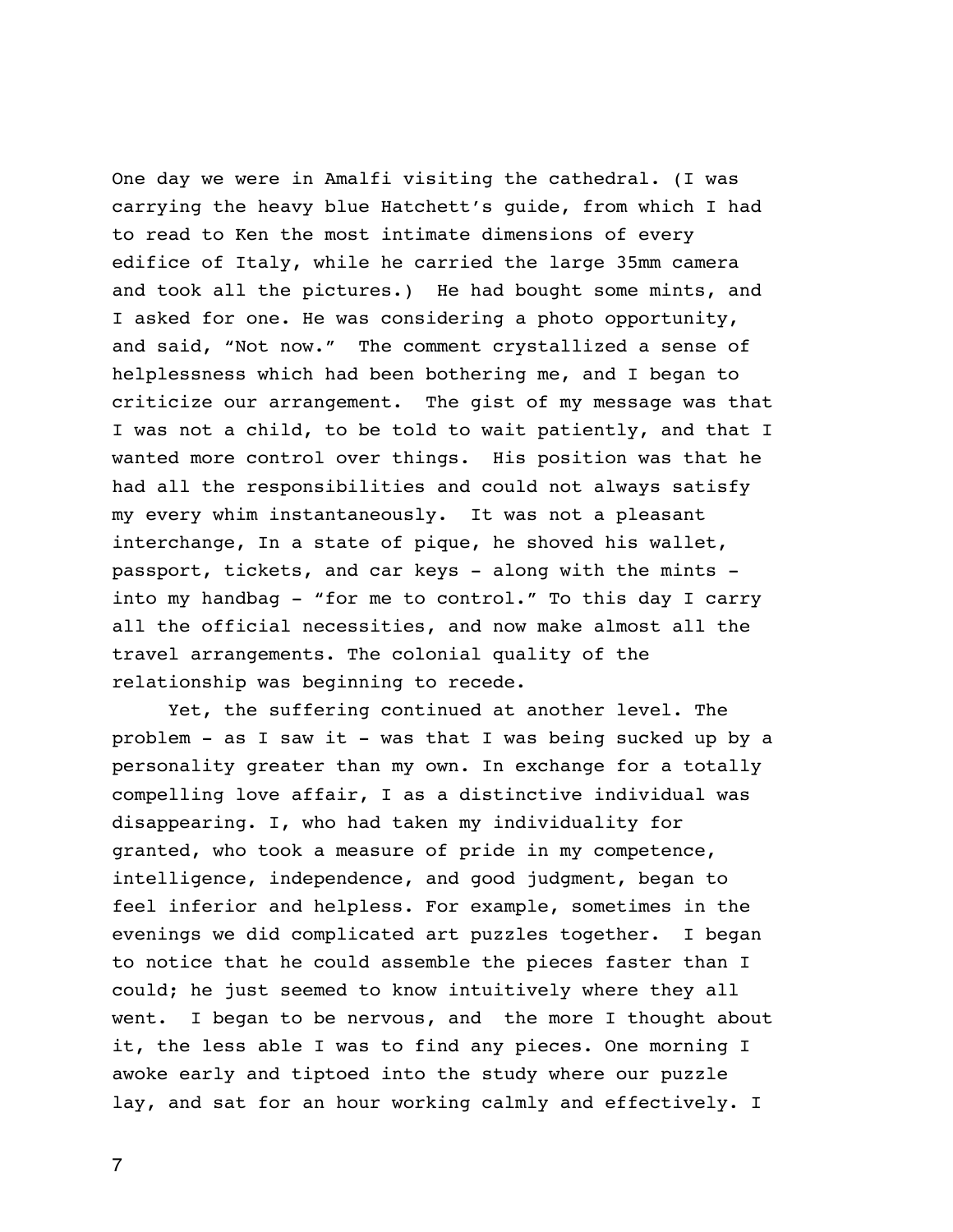was up to speed. At the same time, Ken didn't seem to notice or be concerned with this deficit on my part. In fact, he was never critical of me in any way; nor did he ever seem to try to give me an impression of superiority. (It was just another superior trait he had. I was the one to complain, be irritated, angry, afraid, jealous - emotionally inferior. Fortunately, my usual nature is upbeat, and so it was I who also saw the lighter side laughed, teased, made jokes, seduced, and caught him offguard with the obscure.)

 In January, l969, we gave our relationship a bit of an extra test by taking a month long research expedition around the Mediterranean. We circled the sea from Rome via Palermo on a ferry boat to Tunis, and then in our Fiat 124 through Tunisia, Algeria (where the U.S. had no diplomatic relations at the time) and Morocco, then by ferry to Spain, through France, and back home to Rome. Ken had a grant to do foreign aid research, and to pay me as his research assistant. During the year we interviewed some 40 foreign aid officials. On this trip I began to stretch my wings again in the outside world, and to feel more active and contributing to a partnership with Ken. Finding one's way through a medina to an appointment with a public official, without benefit street signs, language or maps daunted even Ken, and his dependence on me increased significantly.

 And the playing field was becoming more level. On the trip a late night game of cards became our ritual. We had learned Scopa, a medieval game, in Rome from our language teacher and friend Franca Severati. The first night we played in the lobby of the St.George Hotel in Tunis. I recall the setting was worthy of a Humphrey Bogart movie, where spies lurk in every dark and mysterious corner. At first I lost the game each night. Now and again I was lucky, but Ken was the shrewder player. It was amusing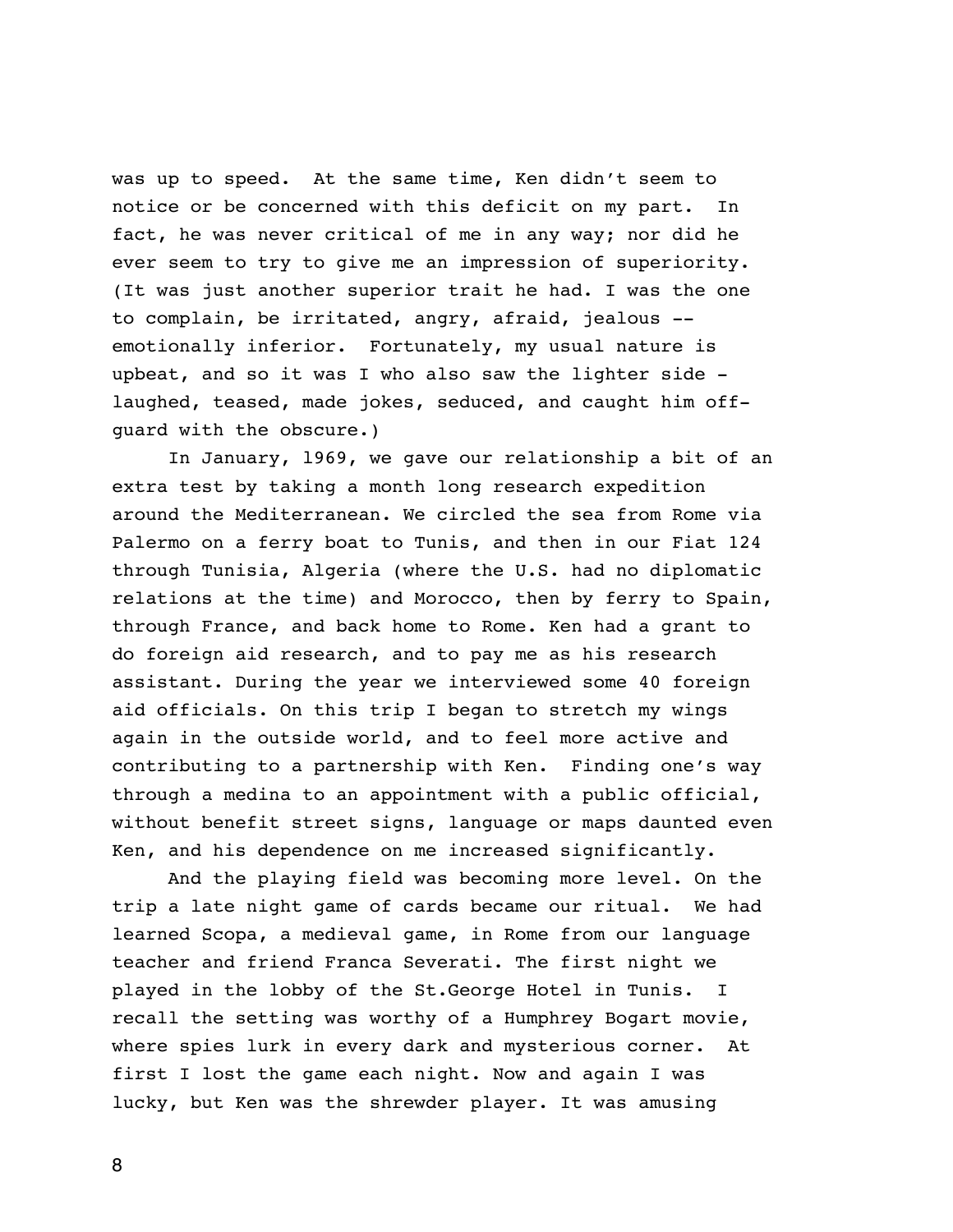however, and kept us engaged after long and arduous days. However, as Ken became increasingly bored I was improving. By Monaco, after a short night at the casino, during which "lucky" Mary lost our limit of \$35 in half an hour, we returned to our dingy hotel. We were exhausted, tired of the hot drive, and eager to get back to Italy. As usual we finished the day with Scopa, but I was simultaneously watching Gone With the Wind on the lounge television. Ken was aware of my mixed concentration, and irritated that I wasn't paying attention to the game. Worse still, I seemed to be effortlessly winning every hand. Ken finally terminated the game in disgust. That was our last game of Scopa.

 Again in Rome our lives settled into a joyous routine. The trip seemed to have lingering effects on our lives drawing us closer than ever. I no longer feared that I was disappearing; I could sense that I made an important difference to Ken. Somehow through me, he gained in himself. and I, through him, was growing as well. The partnership was establishing roots.

## Another Ro(a)ming

 A moment of epiphany - early afternoon in an olive grove, flat on my back, arms akimbo, regaled with fresh bread, cheeses, and grapes, sated with Frascati white wine and a tumble in the grass, with the spirits now drawn to the heavens by the towering pines of Hadrian's Villa.The previous months at Swarthmore - where I had taken the position as Chair - were agonizing... for me, my family, and friends. The grief of separation had at last given way to a glimpse of heaven. But what was this "run to Rome" with Mary? Cinematic fantasy, a leap into the absurd, the firm footing of a new beginning? I hadn't a clue, but was hell-bent on the exploration. It was all so clear that I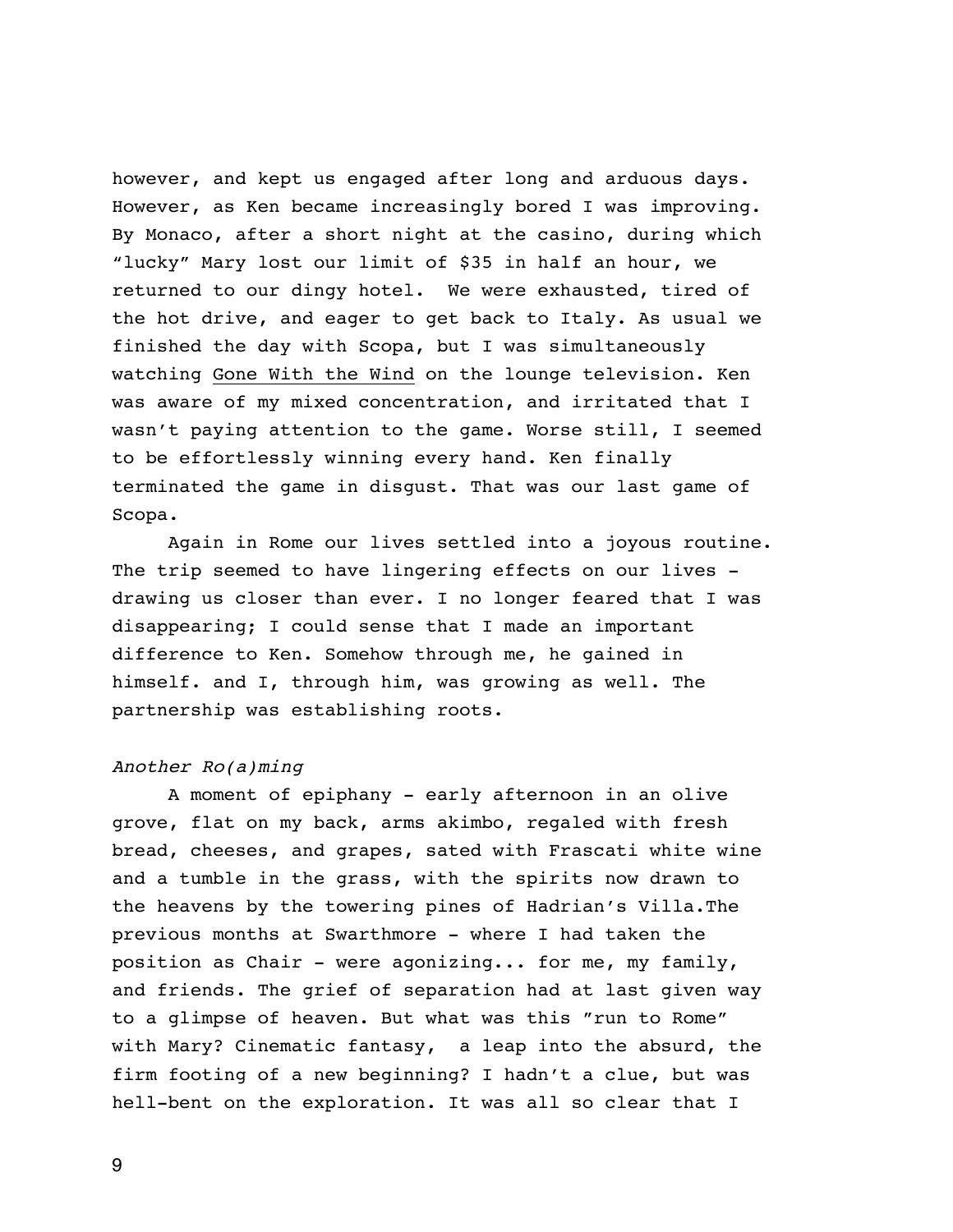had a mate in that Australian sense - happy to hang with me atop a flee bag hotel in Athens (where one could also behold the Acropolis in the moonlight), bare up under the thunderous tone of a Tunisian cabinet minister as he lambasted American foreign policy (and us as its carriers), sleep in the crack between the only two single beds the four of us could find on the edge of the Sahara, stay cool as the hostile border guards at a renegade outpost in Algeria questioned our legitimacy, toughed it out as our Fiat in as a small collision was settled out by a yelling Arab crowd in Marrakesh, and swear in Italian at the landlords who cheated us out of our deposit.

 So what if she didn't like to read to me from the guide books as I planned my snaps, stood solid against the most astute of reasoning, preferred that we take siestas instead of using those precious hours for work? As I was slowly learning, there were severe limitations to the responsible, goal-directed, rationally well defended manner to which growing up in an Anglo-Germanic home had so well prepared me, and for which Yale had been the finishing school. Here was a creature of different stripe, dedicated to my well-being, who continuously suggested deviations from the direct, who chided and tempted and tugged so that I might cease to be a tin man. I often balked - even with scorn. But this moment in the olive grove was not one of those. I wrote a small book that year, The Concept of Self, and dedicated it to "Maria at Hadriana."

 One of the most compelling features of this relationship was its potential for collective insanity. Either of us could place an absurd idea, image or fantasy in motion. And, rather than examining its impracticality, its costs, or its nonsensical nature, the other would actually treat it seriously - as an entry into a possibly reasonable universe. The whimsy might be embellished,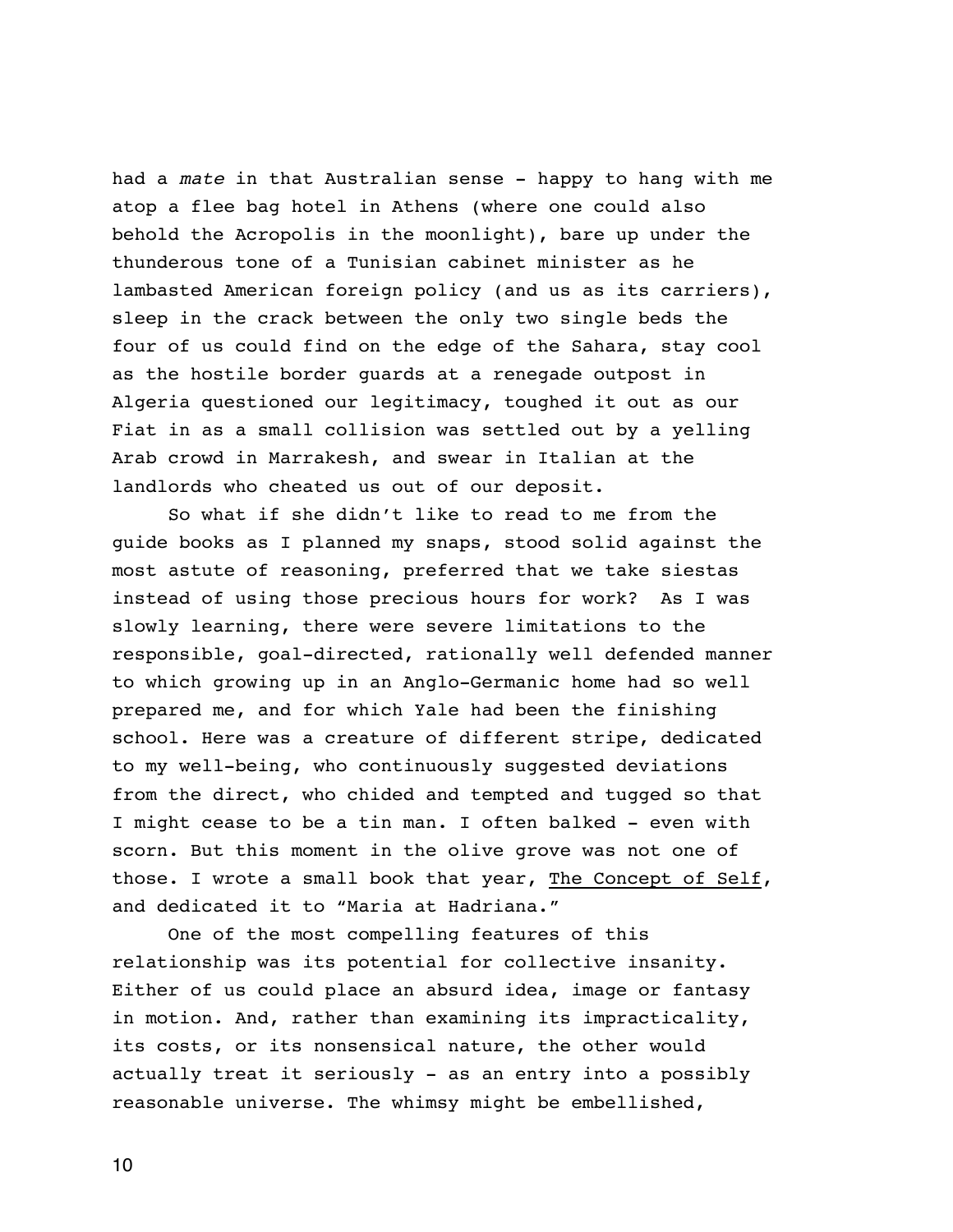embroidered, or extended in myriad directions. These reactions, in turn, were often treated as reasonable and virtuous, and precipitated still further twists and turns. Neither of us seemed willing to play the voice of the parent, the teacher, the authority. And thus, new realities were minted, and because of their palpability we would often press them into action - sometimes scary, sometimes disastrously, but always with rapped vitality. And so we found ourselves taking nude photos on the Bernini bridge in front of the Castello St. Angelo, squirting water from our second story apartment to wash our grimy Fiat on the street below, climbing the barricades of an occupied university building to search for our mail, or visiting Venice only to fall in love with a Hundertwasser print for which we sacrificed the remainder of our vacation.

 But there was common reality aplenty. Oppression, suffering, and revolutionary impulses were everywhere apparent - and absorbing. Somehow the laboratory exploration of abstract theoretical issues no longer seemed so relevant - academic exercises for an ideologically insensitive elite. It was thus that research interests were cast outward. Drawing from earlier interests in exchange theory, and a professional literature that treated altruism as an unquestioned good, the hope was explore the effects both good and ill - of foreign assistance. Too often, it seemed, such assistance lead not to the forming of positive bonds, but to resentment and resistance. Interviews with aid officials - from the U.S. and a dozen other nations along with visits to sites where food was dispensed, orphans protected, and mountains reforested were to furnish insights. Fortunately the project had appealed to the Guggenheim Foundation. However, the silence was deafening when the results were later presented at the State Department.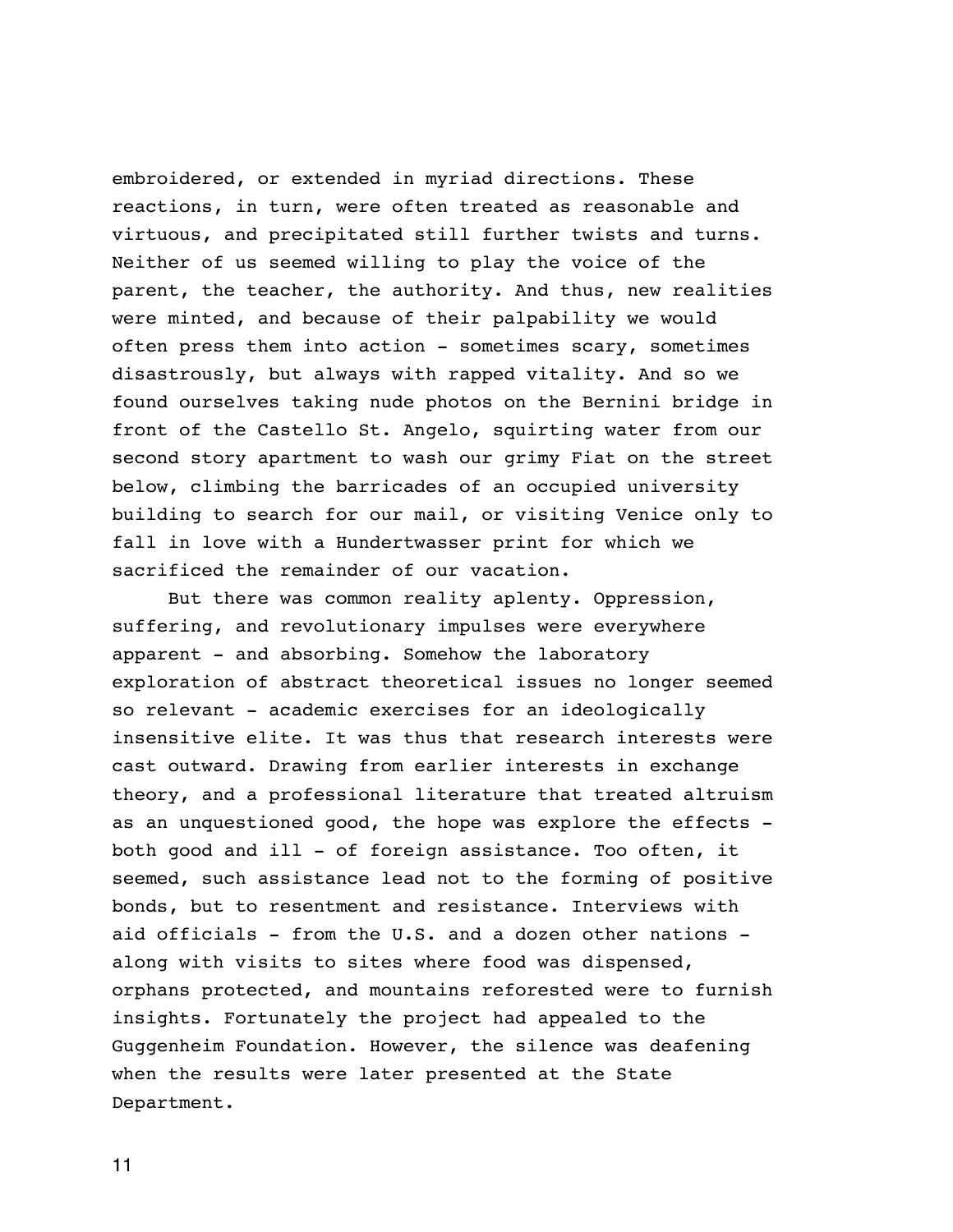And in the background there was the constant sense of sadness and self-censure. My children....their laughter and tears haunted me. We were torn from each other, and was I not responsible? The dozens of letters and carefully wrapped gifts could not assuage the despair.

 "Over twenty-five nations are now engaged in bilateral international assistance programs....This aid is basically aimed at increasing the power or welfare of the donor State, and as such, the donor's motives are always suspect...The bilateral aid relationship also poses the greatest potential threat to the self-esteem of the recipient. The very act of giving in this way implies the inferiority of the recipient. ...In effect, bilateral aid may never be a fully effective mode of transferring resources or knowledge from the 'haves' to the 'have nots.'" KJG & MMG, "International assistance from a psychological perspective." Yearbook of World Affairs, Vol. 25.

...."Mankind makes its greatest leap: To the Moon".. "Thousands Overwhelm Woodstock Festival"..."250,000 war protesters march in Capital"..."567 Massacred at My Lai"...Hair...Easy Rider...Midnight Cowboy...Zen and the art of motorcycle maintenance... "Steinem, Millett, Friedan, & Abzug speak at Women's Movement Conference in New York City"...."Millions march at First Earth Day"..."Kent State Shootings Shock Nation"... "Jimi Hendrix & Janis Joplin - Drug fatalities"...

Homesteading in Heaven, 1969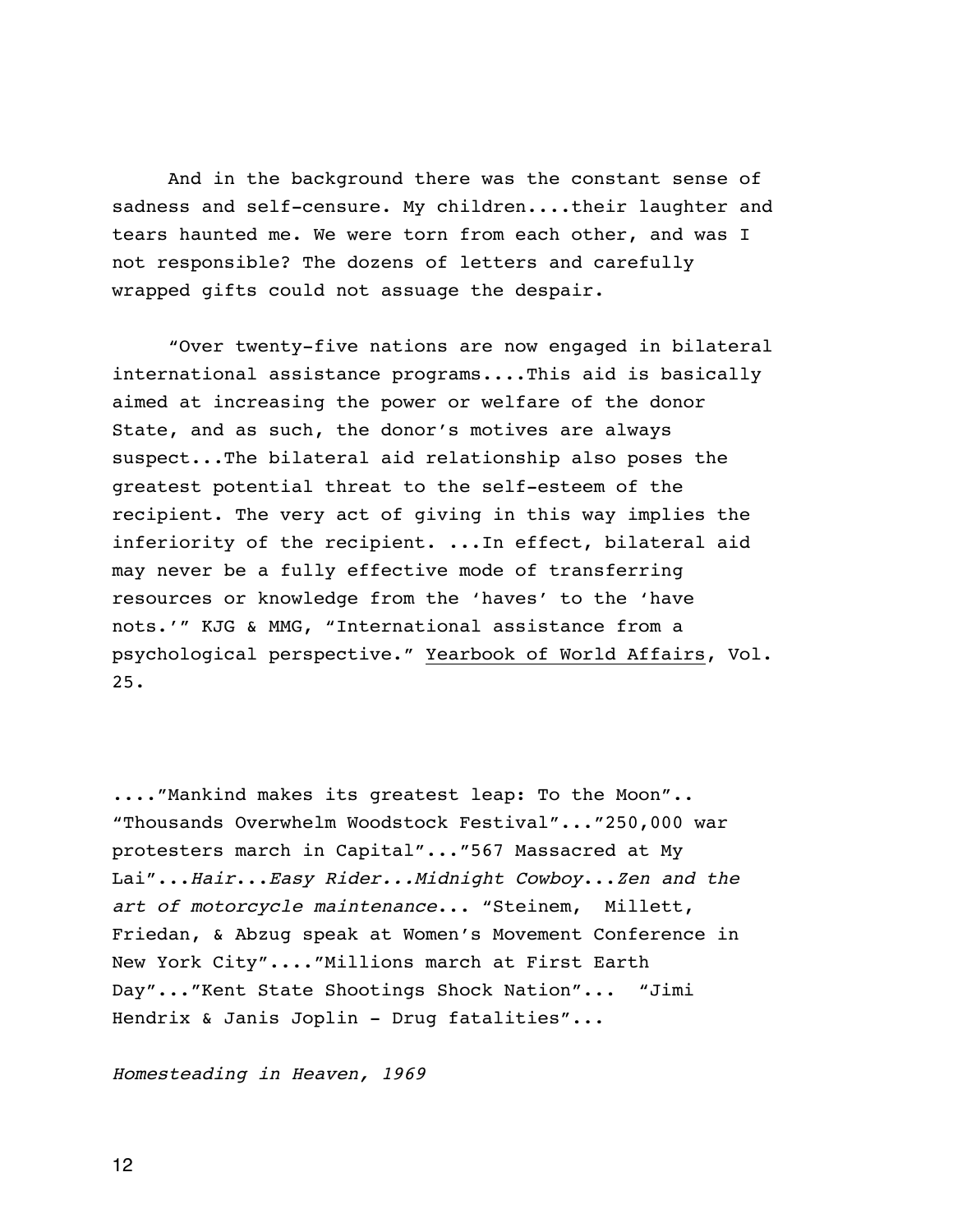Coming home, to a place I'd never been. I recall the first moments of crossing the Walt Whitman bridge into Philadelphia. First the smell of the oil refinery, then the sight of rusted, damaged cars piled up in a gigantic nightmare of trash, then the flames of the gas tanks, the bleak dirty landscape of South Philadelphia, the constant aroma of filth. Then we passed the airport and the swamp (which today is a national treasure, one of the last remaining inland marshes) and then Chester - a town left behind by industrial sprawl. I secretly regretted every snide comment I had ever made about growing up on the Minnesota prairie. The bleak highway finally gave way to the oasis of Swarthmore "ville". The college, itself, was small, quaint, peaceful and almost lonely with its sparse buildings settled along grassy meadows and walled in by forest land. Our destination was nearby in Rose Valley. We were too alimony-poor to rent a furnished house in Swarthmore, so our friends from the college, Molly and David Rosenhan, found us a steal: for \$238 a month we could buy one third of an 18th country inn, where a stone wall and picket fence separated us from Possum Hollow Road. It was a crumbling affair with a Byzantine interior, but we adored it from the first moment we saw it. We were married here on October 4, 1969, with our children and few friends, Greek music accompanied, and a sociology professor/Unitarian minister presiding. It was a beautiful and joyous day, as we exchanged our golden rings we had designed in Rome. The night of our wedding we slept in our two person sleeping bag, which was to be our bed for the next three months. Our living room had no furniture for a year, but these were times when cushions on the floor were frequently preferred to chairs and couches. We had already had our honeymoon.

 $\mathcal{L}_\text{max}$  and  $\mathcal{L}_\text{max}$  and  $\mathcal{L}_\text{max}$  and  $\mathcal{L}_\text{max}$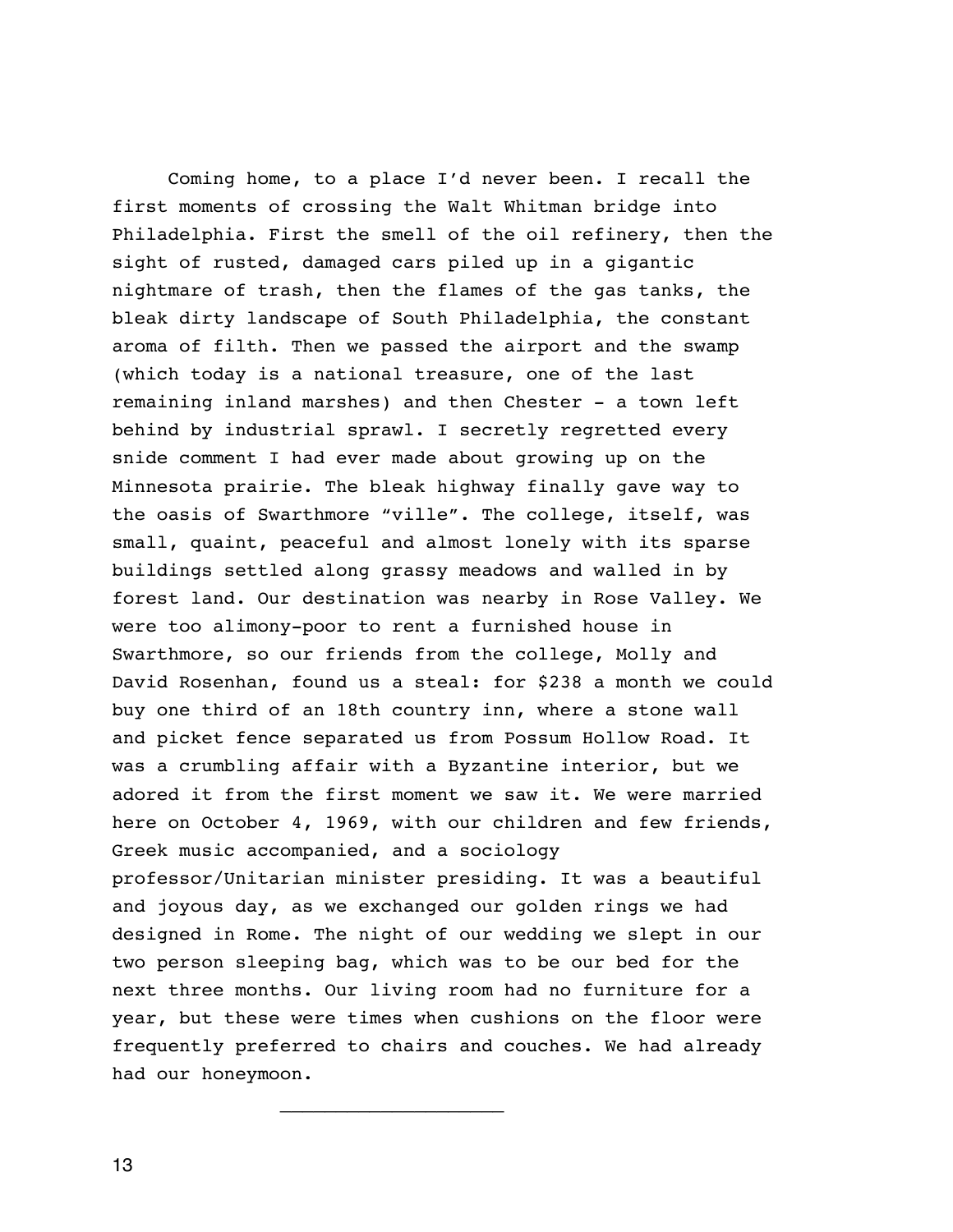#### Insert wedding photo about here

 $\mathcal{L}_\text{max}$  and  $\mathcal{L}_\text{max}$  and  $\mathcal{L}_\text{max}$  and  $\mathcal{L}_\text{max}$ 

 Outside our house, the world was in turmoil. It had a monstrous impact on the college: faculty and students were torn in many parts. (The President who hired Ken, Courtney Smith, died of a heart attack during a sit-in in his office.) A Quaker school in origins, the campus was at the forefront of war resistance. Yet, many faculty believed that civil disobedience and suspended classes were not the proper response to the crisis. Meetings, strikes, anti-war demonstrations and protests combined with a feeling of revolutionary high, that had strong sensual overtones. Our major involvement was to develop a nationwide network of students and faculty to carry out a survey of college students, 10,000 strong - attempting to document the negative impact of the war on the American university life. We tried to show that the protest movement was spurred on by the best and brightest of the generation, not by marginal, fringe, "hippy" types who were trying to evade their civic responsibilities. I worked in the trenches on this one, and together with Ken the findings were taken to the public. We went to Washington to see the special advisor to the colleges, issued a press release that was picked up by Time, and in the summer of 1970, while living in Minneapolis, (where I had taken my new husband home to meet my folks), we tried to write a book about it. In the end we abandoned the project. Time was rapidly passing and world concerns moving on.

 "...Thus the war gives rise to a tragic crossfire. On one side the students see the university as a tool of the immoral and militant Establishment. On the other, the Establishment punishes the university for acting as an incubator for anarchists. Meanwhile the faculty is losing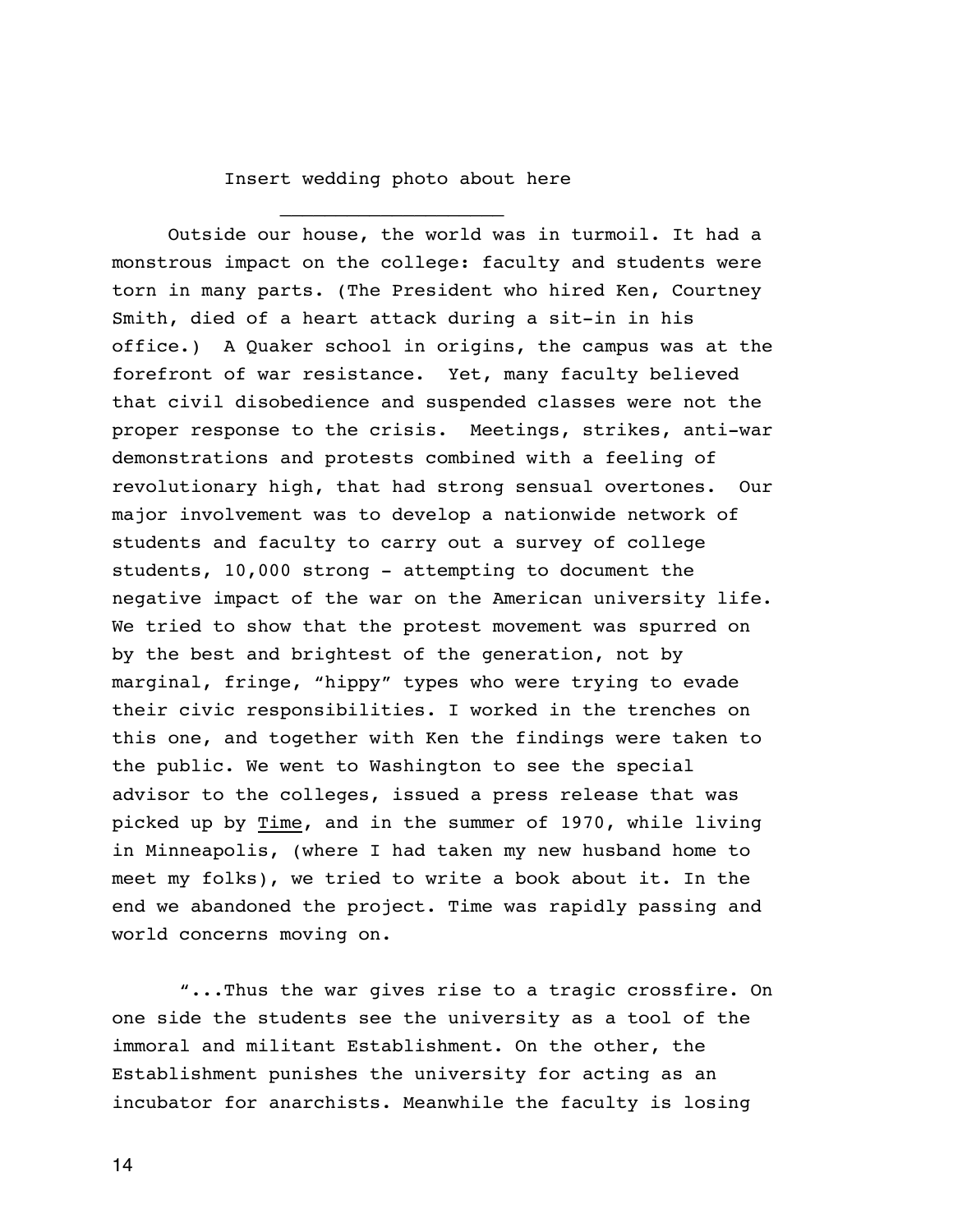its capacity to educate its students and to extend the bound of knowledge through research. University administrators are becoming powerless, and many are fleeing a sinking ship." MMG & KJG "How the War Affects the Campuses," Change Magazine, 1971.

# Beginning Again

The challenges were enormous - a new marriage, a "new" but empty house, the challenge of chairing a department in transition, new classes to organize, and a politically explosive ambience. But perhaps the most difficult challenge of all was attempting to blend children from the two families. Laura and Stan lived close by with their mother, and many hours were set aside each week for "family time." But in spite of our attempts to organize games, sports, museum trips, ice cream breaks, field trips, movies, and art projects, often we dealt with situations in which rivalries surfaced, tears flowed, or sullen silences crept in. Who loved whom, how much, for how long, how was this possible, why did it seem otherwise...The relational dynamics were so intense that "quality time" left me utterly exhausted.

 Campus life had taken on a surreal dimension. The student-faculty distinction was giving way - all were politically engaged, wore denim and love beads, used phrases from black culture, from Marx, and the psychedelic movement. Marijuana was as common as cigarettes, a facultystudent party welcoming a philosopher featured a rock and roll band. (Campus police who were being coopted by the FBI came by to check us out.) I developed a course in group dynamics - a free-wheeling, experiential, self-reflective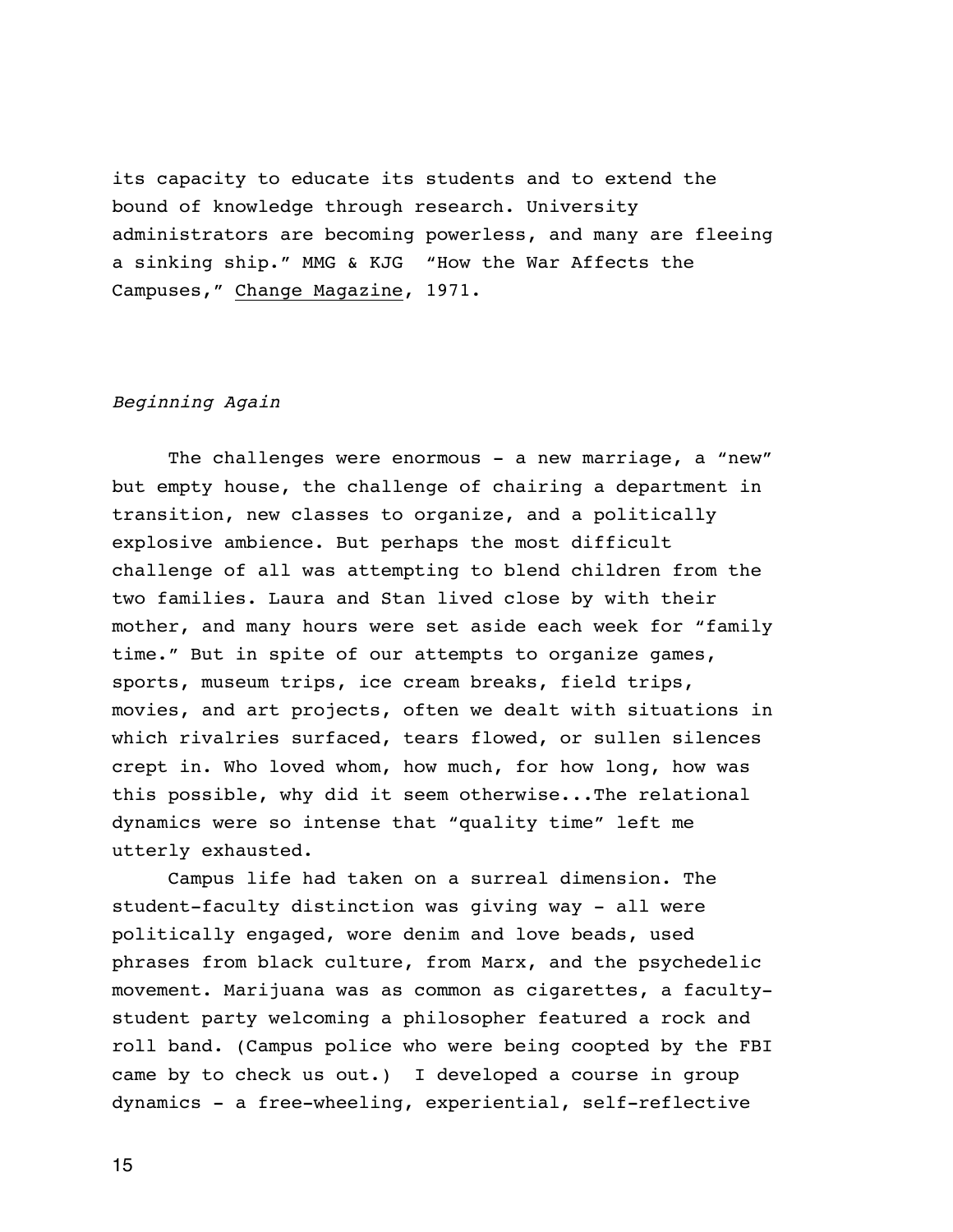pot-boiler rendition of a course I had taught with Freid Bales at Harvard; it became so popular that Mary was hired to teach an additional section. A national guide to campuses described the course as one of the major educational events at Swarthmore. Now as I think back on some of the exercises we engaged in I shiver with amazement and some trepidation. On one moonlight evening I recall, the class met in the arms of the blooming apple tree outside the psychology building, with each of us, shrouded in pink blossoms, occupying separate limbs. Psychology became one of the most popular majors at the school.

 Our work in the field, and now on the anti-war movement, on drugs, and political activism also meant further changes in my views of psychological science. The field that had once excited me because of its promise of precise, empirically grounded principles of broad generality and enormous utility for society was becoming more suspect. Psychology's claims to political neutrality seemed dangerously naive, experimental methods seemed increasingly manipulative and intrusive, laboratory findings seemed increasingly artificial and irrelevant to common life, and the theoretical claims increasingly limited to particular historical and cultural circumstances. I presented some of my views at the meetings of the Society for Experimental Social Psychology. John Lanzetta, the editor of the central periodical of the field, The Journal Personality and Social Psychology, was worried about the creeping conventionality of the field and asked if he could publish the piece. Although he had difficulties locating anyone to review the manuscript, he reluctantly published "Social psychology as history" as the last paper in a 1972 issue. I was totally unprepared for the shock waves that were to follow. Some were enthralled with the fresh air of reflective critique, but more were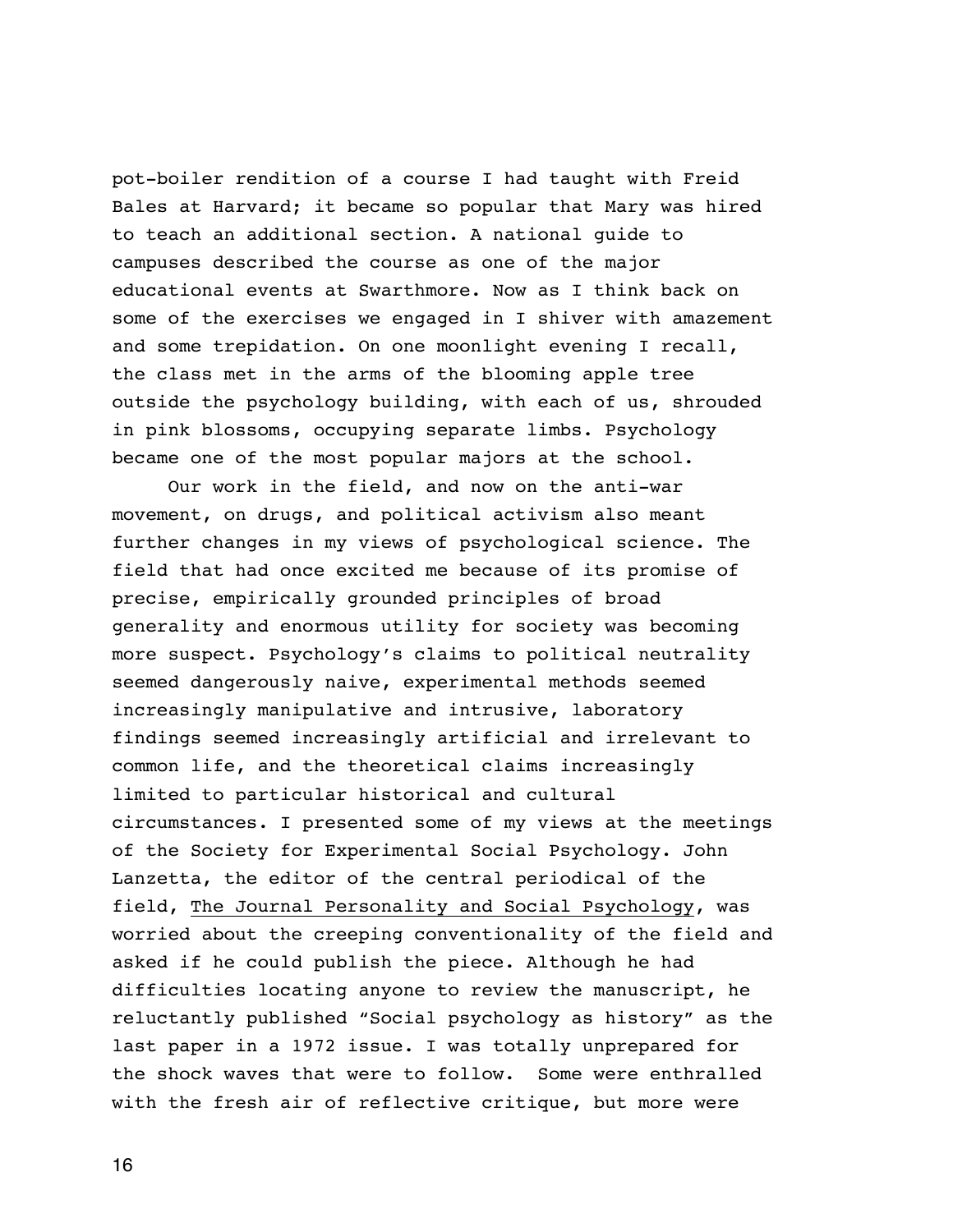outraged - their professional lives now thrown into question. There were few who weren't moved to opine on the subject. Lanzetta was also having second thoughts on the monster he had helped to create, and decided that the journal would not be a forum for any further debate - save for a single retaliation by Barry Schlenker in a lead article the following year. What came to be known as "the crisis in social psychology" was on!

Joint Actions: "Correlates of marijuana use among college students".Journal of Applied Social Psychology, 1972, 3, 1- 16 (with S.J. Morse). "Individual orientations to prosocial behavior". Journal of Social Issues . 1972, 28, 105-130 (with K. Meter), "Deviance in the dark". Psychology Today, October, 1973,  $7$ , 129-130, (with W. Barton). Reprinted in Psychologie Heute , and in Readings in social psychology: Contemporary perspectives (D.Krebs, Ed.) New York: Harper & Row, 1976.

..."One-third of U.S. Students Tried Pot"..."5 Burglars Caught in Watergate Offices"... "Nixon Quits, First President to do so"... "Carter Elected President".. The Norman Conquests...Saturday Night Fever...''Elvis Presley is dead"...Last Tango in Paris...The Structure of Scientific Revolution...

## Tales of Genji

 In 1972 we left for another sabbatical, this time to Japan. We chose Kyoto in order to be more attached to the indigenous culture, and Ken established a working relationship with Professor Takao Umemoto. Ken received an NSF award to do cross-cultural work on reactions to help, and I served as a part time research assistant. En route we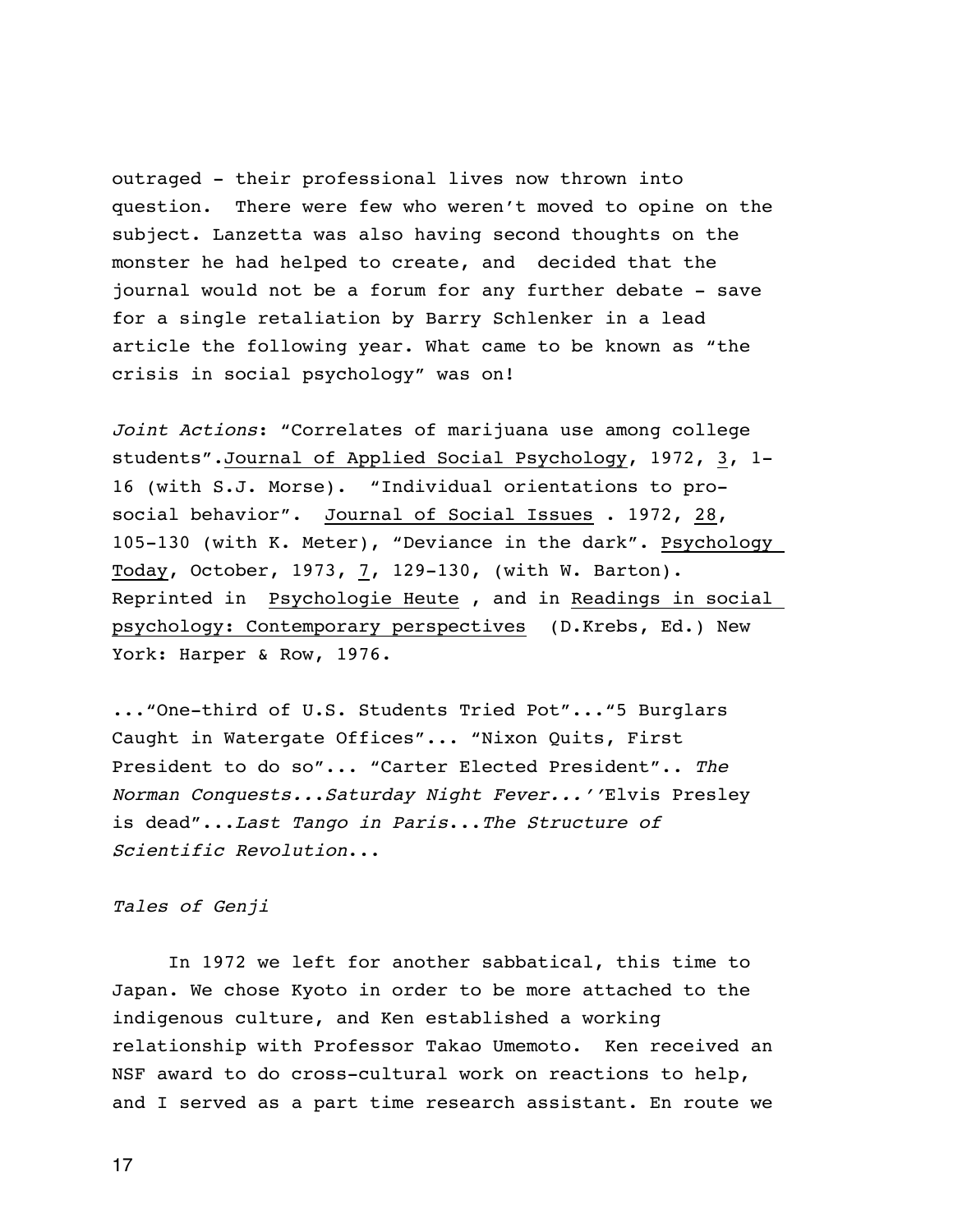stopped at the APA meetings in Hawaii - Ken's home while a naval officer. Because Ken was terrified of flying - a holdover from a navy experience in which his ship searched for the bodies of a downed plane on which he had been traveling weeks before - we waited in Hawaii for six weeks for a ship to take us to Japan. Lisa and Michael went to school each day, and during the afternoons we often went down to the beach to learn surfboarding - a tranquil interlude before the more vigorous challenge of living in Japan. The entry to Japan was the most traumatic experience. Approaching Yokohama we sailed through the eye of a typhoon, a hair-raising experience which also introduced us to cultural differences. The Japanese passengers headed for the first class lounge where they huddled together on the expanse of beige carpet; after the bar closed (due to dangerous flying glass) Westerners sought solace in their private cabins.

 Upon arriving in Yokohama we made the wrong choice of trains, boarding a commuter sardine can with 9 suitcases and two small children. The Japanese were very gracious and quiet as we shoved on. But the train was so crowded that our assemblage of bodies and objects was suspended in midair, with only Ken's feet actually touching the floor for the bulk of the trip. The people were very still, although the quiet was sometimes briefly suspended when a baby would see Ken's beard, and burst into tears. Others marveled at Lisa's long blond hair. Throughout the year the family stuck rather closely together; we engaged the culture as a cooperative team. With help from various people, including our maid, Hatanaka-san, who "came with" the apartment, and a former Swarthmore student, Jean Kristeller, who worked for Ken, we began cultural entry in earnest. We began to feel we had made it when we contracted for bit parts in a Japanese gangster film. By the time we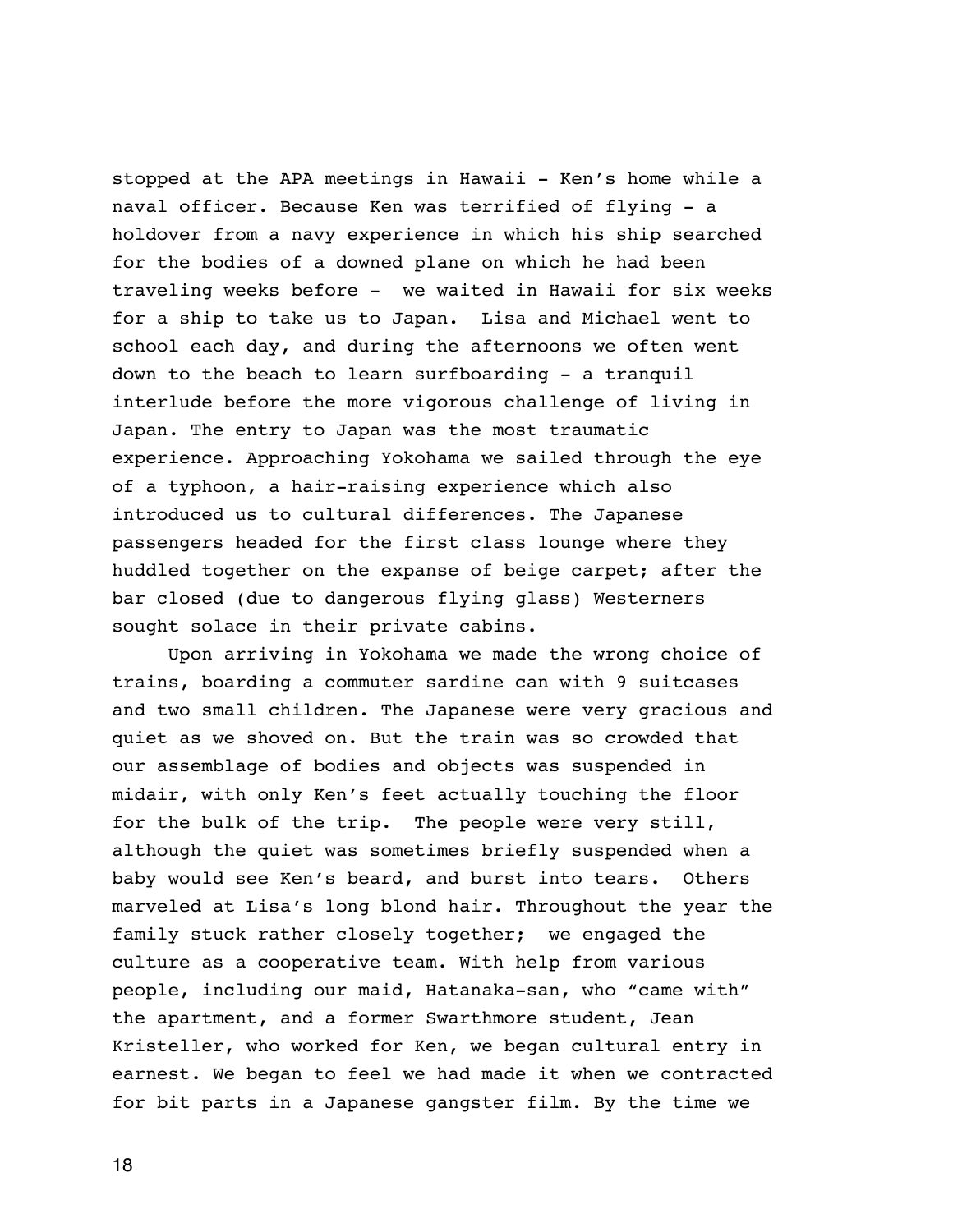left Japan in the summer of 1973 we felt an intense sense of separation from the joys of the culture we had only begun to perceive behind the rice paper walls. Later when we moved to a larger home, our first project was to construct a Japanese tea room, where we could "live" Japanese style from time to time, wearing Japanese robes, sleeping on tatami, drinking green tea, and even playing a koto we had brought back with us.

 In the summer of 1974 Ken was invited to Ottawa for a meeting on the future of social psychology arranged by Lloyd Strickland. Faculty and graduate students from Canada, the U.S.. and Europe were invited. Among the Europeans were Henri Tajfel, Hilda Himmelweit, Erika Apfelbaum, Jos Jaspers and Ragnar Rommetveit. The meeting broke down rather quickly with Ken rapidly propelled into a position of leadership among the "radicals" - which also included most of the graduate students. I was somewhat embarrassed by the turn of events because it seemed to me that Ken was becoming aligned with the marginal people, and in conflict with the others who were more senior. At the same time, he seemed very self-righteous about his deviance. I recall distancing myself from him in certain situations, trying to keep some sense of connection to everyone. I sensed the danger to Ken's reputation in the field, and tried to prevent him from going over the edge. It has taken me years to become a relaxed deviant.

 Over time, I also began to feel that I couldn't keep pace with the action in my role as "wife-research assistant". I had access to the top of the social psychology pyramid as Ken's wife, but I could feel the sense of being second-class. The worst times were during psychological conventions, and once I went on a crying binge in the car somewhere in Canada before an APA because I didn't have a Ph.D., and I feared that no one would talk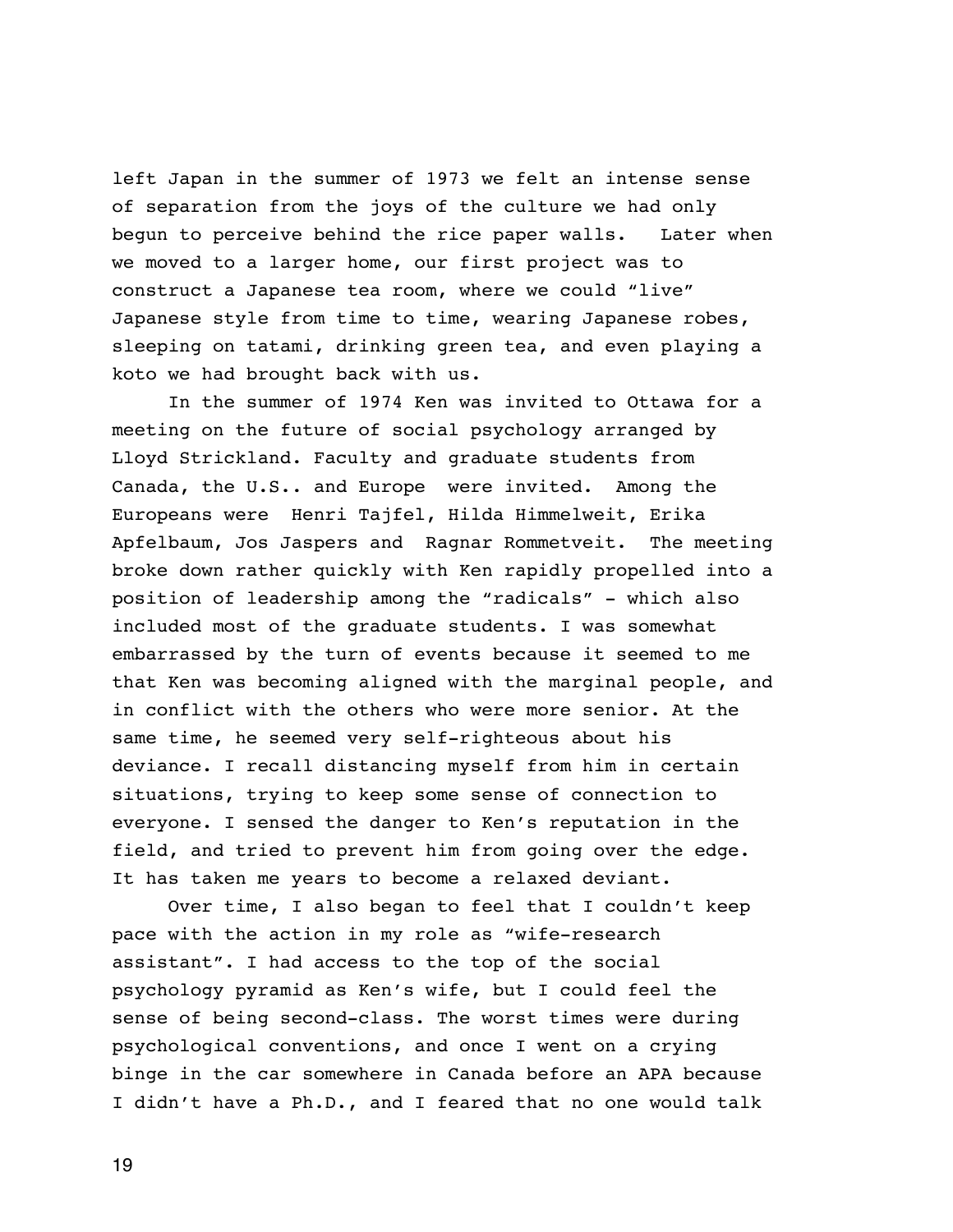to me. Ken was very comforting, but it was also clear that there were increasing numbers of women with Ph.D's, and a limited future for the old model of dedicated wife, who makes her husband's career success her only measure of achievement. I did fear that by entering graduate school I would upset the delicate balance of intimacy that we had come to share. Perhaps if I were not available I would lose something more precious than a silly epigram behind my name. In August, on a beach in Sardinia, I decided the die must be cast. I sent letters to two doctoral programs in Philadelphia: Penn and Temple. As fate would have it, my letter to Temple arrived the day a new doctoral student withdrew from the program. As the faculty there knew me in my quasi-professional role at Swarthmore, they agreed to accept me provisionally. By the following year I began to teach courses as a part-time instructor. I had found a new niche.

 As for the feared alienation, this was not the major outcome. I did grow more independent and less available, and we could not spend as much time together. At the same time I began to be a "source" for our intellectual life. Instead of the perpetual "assistant," I became a walking compendium of the latest issues in the field. We spent dinners speaking of Pepper's metaphors, Nelson's models, and Wittgenstein's metamorphosis. Joseph Margolis' ideas on the philosophy of the behavioral sciences, and the growing impact of feminism on psychology also inspired my enthusiasms. A happy relationship developed between my graduate work and my home seminars with Ken and the many friends and colleagues who visited. At the same time, these clandestine discussions were at great variance with most of the mainstream positivism featured in my courses. Trouble loomed in contemplating a thesis. The topic of attributions was definitely mainstream in those days, but researchers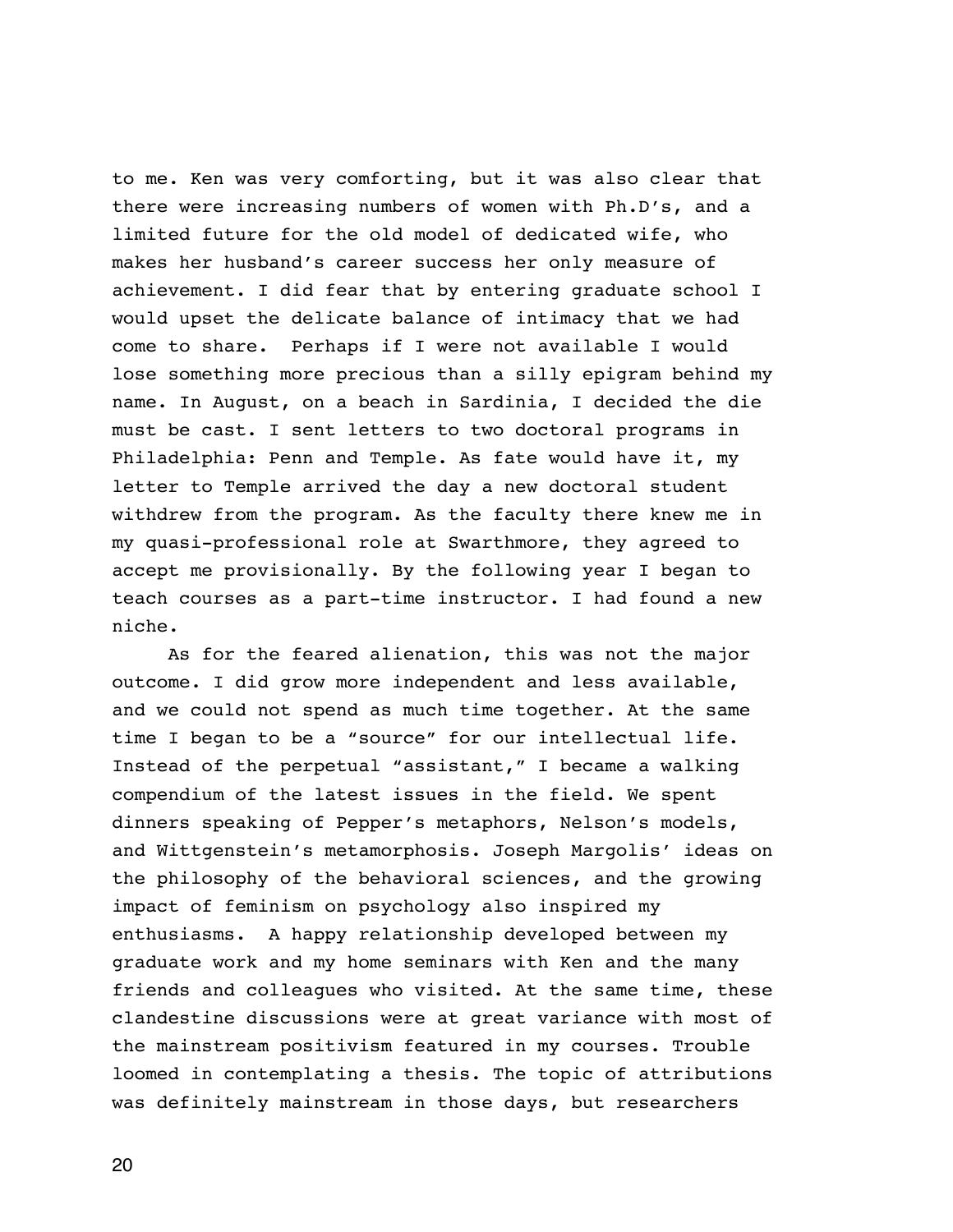(including, not irrelevantly, E.E. Jones, Ken's mentor) tended to treat attributions as true or false. We developed the idea that people's attributions were stock from the cultural trade, and were neither true nor false. I worked out a means of applying this view to lifespan development, and particularly to the aging population. It seemed to me that people got taken in by their attributional styles, and that their wellbeing (and perhaps their longevity) depended on the explanatory dispositions they adopted. With Ken's strong hand behind me, I pushed through a thesis that combined the theoretical position with some fancy statistical footwork that supported my case. In 1980 - with the additional support of Ken's mother (who had sacrificed her career to the achievements of her husband and four sons), and a close friend (who rewarded me with his doctor's greens as a graduation gift), I received my Ph.D.

## Tales of Genghi

 Swarthmore had a generous leave policy: three years teaching and the fourth free with half salary. These occasions were excitations to our collective madness. Where in the world would we wish to be; how are we to make a living there; how can this be integrated into the remainder of our lives? The first choice in this case was Kyoto, Japan - in a tiny apartment with a two-matted bedroom overlooking a rice field. Even if sometimes arduous, it was a superb choice in terms of growth - both personal and collective. We spent innumerable hours immersing ourselves in "otherness" - the dislocating patterns of eating, talking, working, and socializing, and an equal number in making it all intelligible. After all, how was it sensible that I was required to make an official apology - with appropriate bows - to the rector of the university for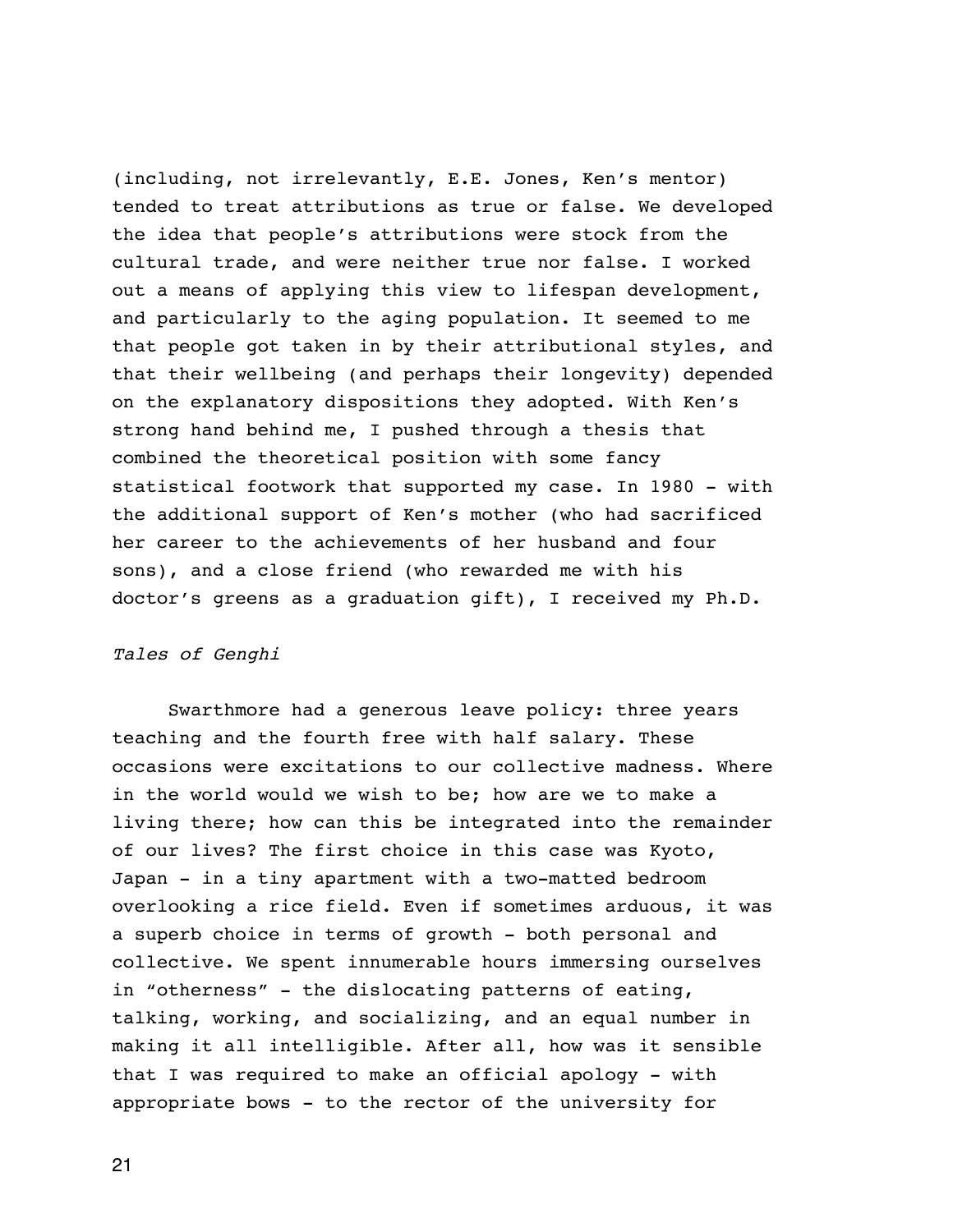leaving a library book in a taxi-cab, that a sweet potato could cost \$3.50, or that we would be swarmed by hundreds of Japanese autograph seekers as made our way to a temple garden.

 We learned to appreciate the glorious and often strange cultural treasures of Japan - the wild northland of Hokaido, sunny resorts of the inland sea, somber west of Hiroshima, neighborhood temples, sushi bars, Kabuki, Sumo, Ikebana, the ceremonies of Nara and Isea, prints of the Ukeyoye, shrines and ryokan "inns", practices of Zen Buddhism, Shinto, the language and the literature. Within this novel frame, we began to form a bounded unit. We were at once experiencing things alone as a couple, cut away from our friends, families, and supporting institutions. And the challenges were also generating an internal dialogue - an extension and elaboration of our "ontological space". As a result, we generated strategies that sometimes required the interdependence of trapeze performers. The singular unit of "us" was becoming effective in itself. This same sense of being parts of a single mechanism also carried over into Mary's later graduate school days. As we brought the fruits of differing associations into our common conversations, the resulting concoctions were mutually fortifying. A true catalytic motion was begun. And if the context failed to provide excuses for such mutuality, we would often seek out possibilities. For example, I had long been a tennis player and Mary had not. Over time she acquired real strength as a player, and we now take our racquets with us on most of our travels. Similarly, I picked up cooking skills from Mary, and began to enjoy preparing dishes for us and for company.

 The major challenge to this interknitting was generated by our embeddedness in networks of other relationships. To create an autonomous unit of two is no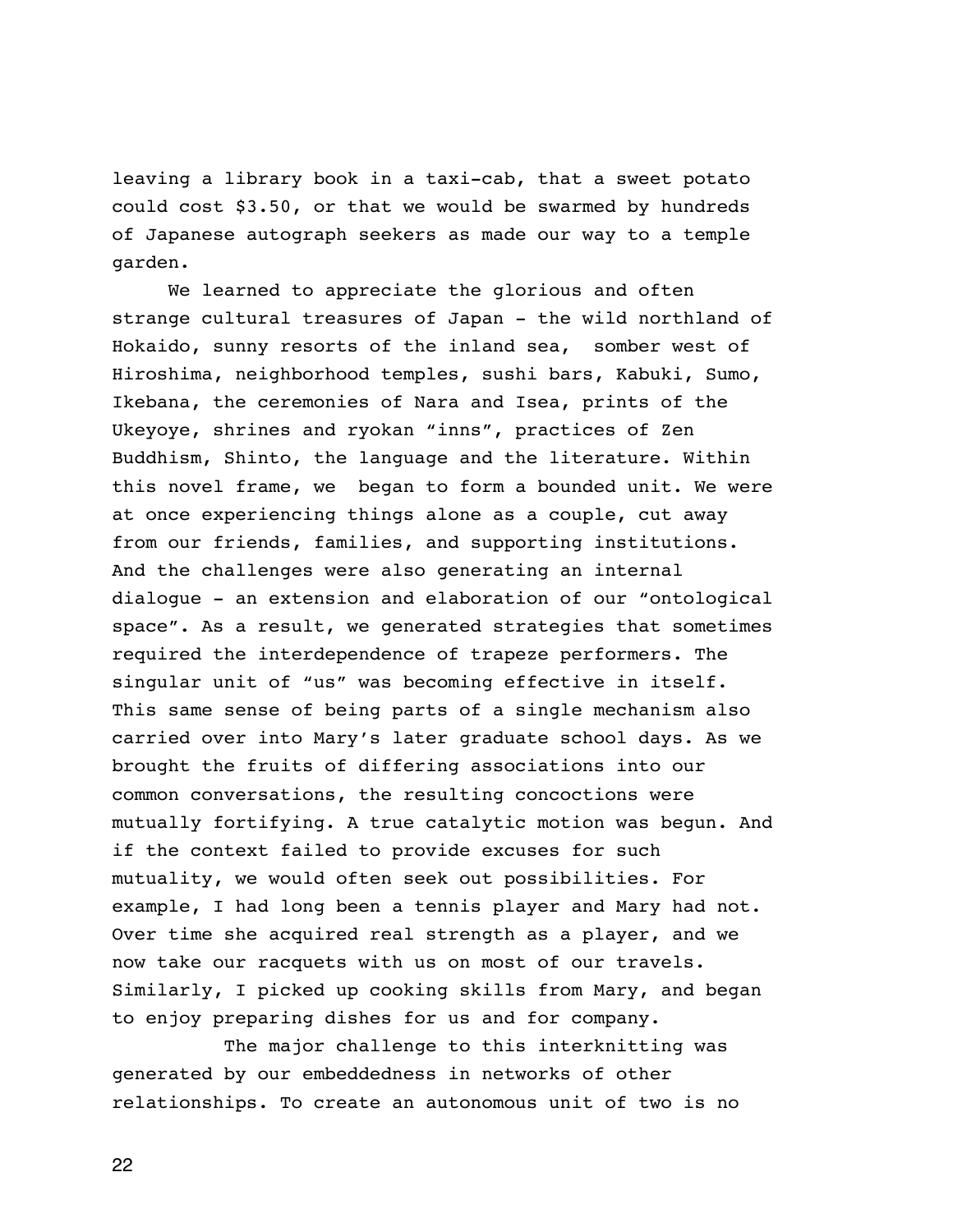more possible than the quest for truly individual action. We exist in a sea of relationships - family, colleagues, friends - without which which our existence as a couple would be impossible. But if one of us were to sign a book contract with a publisher, initiate a project with a colleague, spend special time with one of the children, or feel the energies of an outside attraction, there was a potential cost to the relationship. As we found, there are no overarching rules for dealing with such challenges; each day is a new day. However, we also learned ways of reducing jealousies and friction, and sometimes for turning tensions into treasures. Occasionally we could turn the outside relationship into a joint venture - for example, writing a text jointly instead of privately, finding a way of expanding the project to include the other, or bringing a special friend into our relationship. We developed ways of sharing an experience by taking an empathic perspective the other is oneself - that is, feels the drama, sees the significance, hopes for a good outcome - in effect, creating the other as a joint party to the effect. At other times, the partner became an "object", and in a different sense the outside connections might make a strong contribution to our well-being. For the other to make a sacrifice for a good cause, succeed at an important task, be sought after, or present an interesting line of thought, for example, could generate positive feelings feelings of admiration, gratitude, or attraction.

 These same issues haunted the work in which I was engaged. By training I was an empiricist psychologist; I had developed a substantial reputation in this field, was committed to many friends, students and colleagues in this domain, and could see how, for certain purposes, its assumptions were reasonable. However, as I had questioned the tradition, had been roundly scolded for my queries, and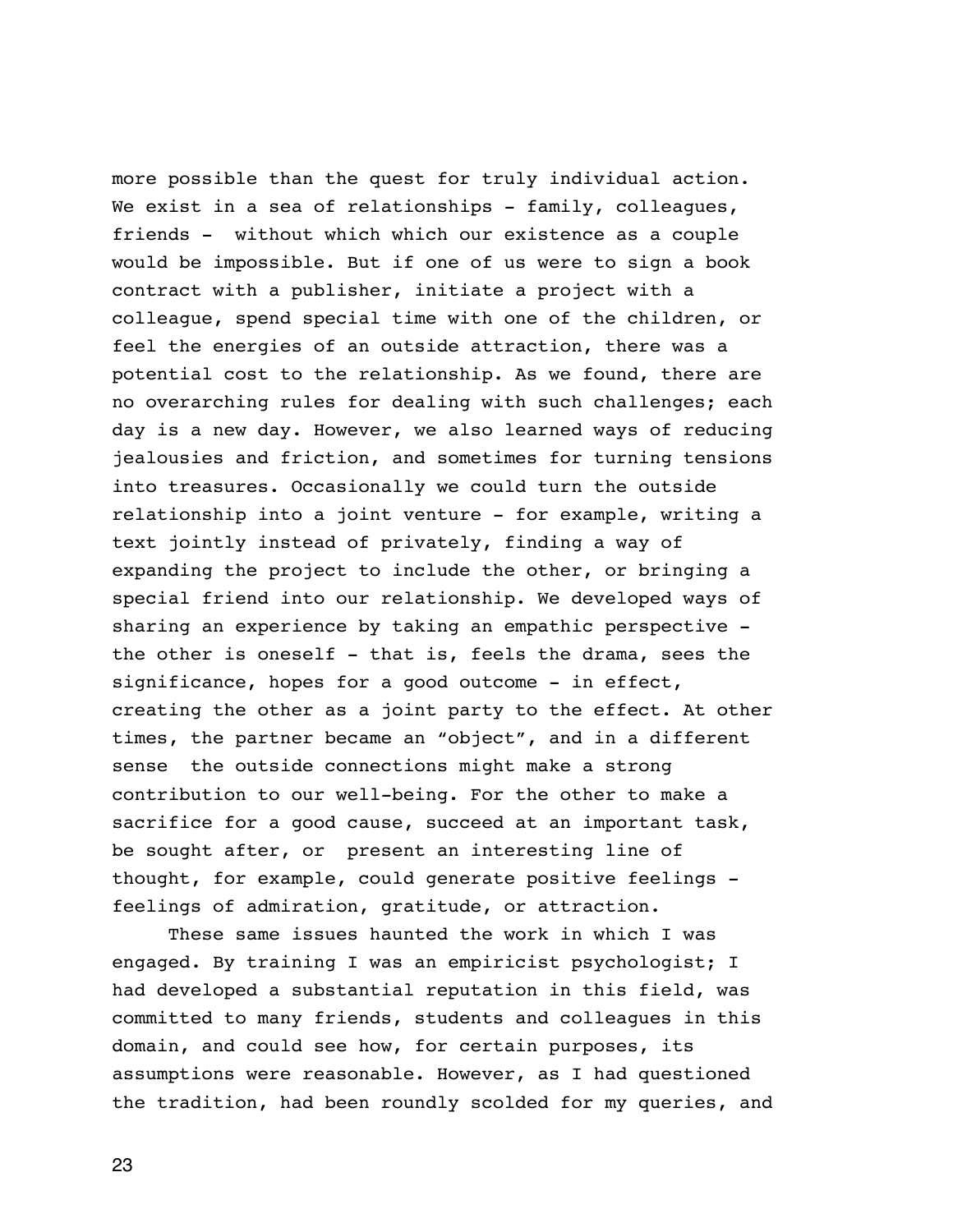for purposes of defense had dug more deeply into emerging developments in philosophy, sociology, history, and anthropology, it became clear that my earlier misgivings were profoundly understated. How, then, were these various investments to be reconciled? Were joint ventures possible; on what grounds; could there be some form of mutual enrichment; by what standards? And what if there were no rapproachment possible? What course would professional life then take on? And what would the future be for new PhDs, like Mary, who were no longer willing to jump through the old positivist hoops? Intellectually these were exciting times, but we moved toward an uncertain future.

Joint Actions: "The women's liberation movement: Attitudes and action". Journal of Personality,  $1974$ ,  $42$ ,  $601-617$ , (with J. Goldschmidt, and K.Quigley). "Perceiving others" In K. Gergen, D. Rosenhan, R. Nisbett, and G. Clapp (Eds.) Social Psychology, CRM Books, 1974 (with L. Bogyo). "What other nations hear when the eagle screams," Psychology Today, June, 1974. "Attribution in Kontext socialer Erklarung." In D. Gorlitz, W.U. Meyer, and B. Weiner (Eds.) Bielefelder Symposium uber Attribution. Klett-Cotta, 1978.

...."Khomeini in Iran, Greeted by Millions" "3-Mile Island Atomic Leak"... "1980: "Reagan is 40th President"..."John Lennon Shot by Fanatic"..."Egyptian Soldiers Murder Sadat".....Mille Neuf Cent...Philosophical Investigations...Against Method...

Tales of Two Cities

Mary: Living in Paris in 1976-77 was the realization of youthful dreams for us - dreams born, we feared, of too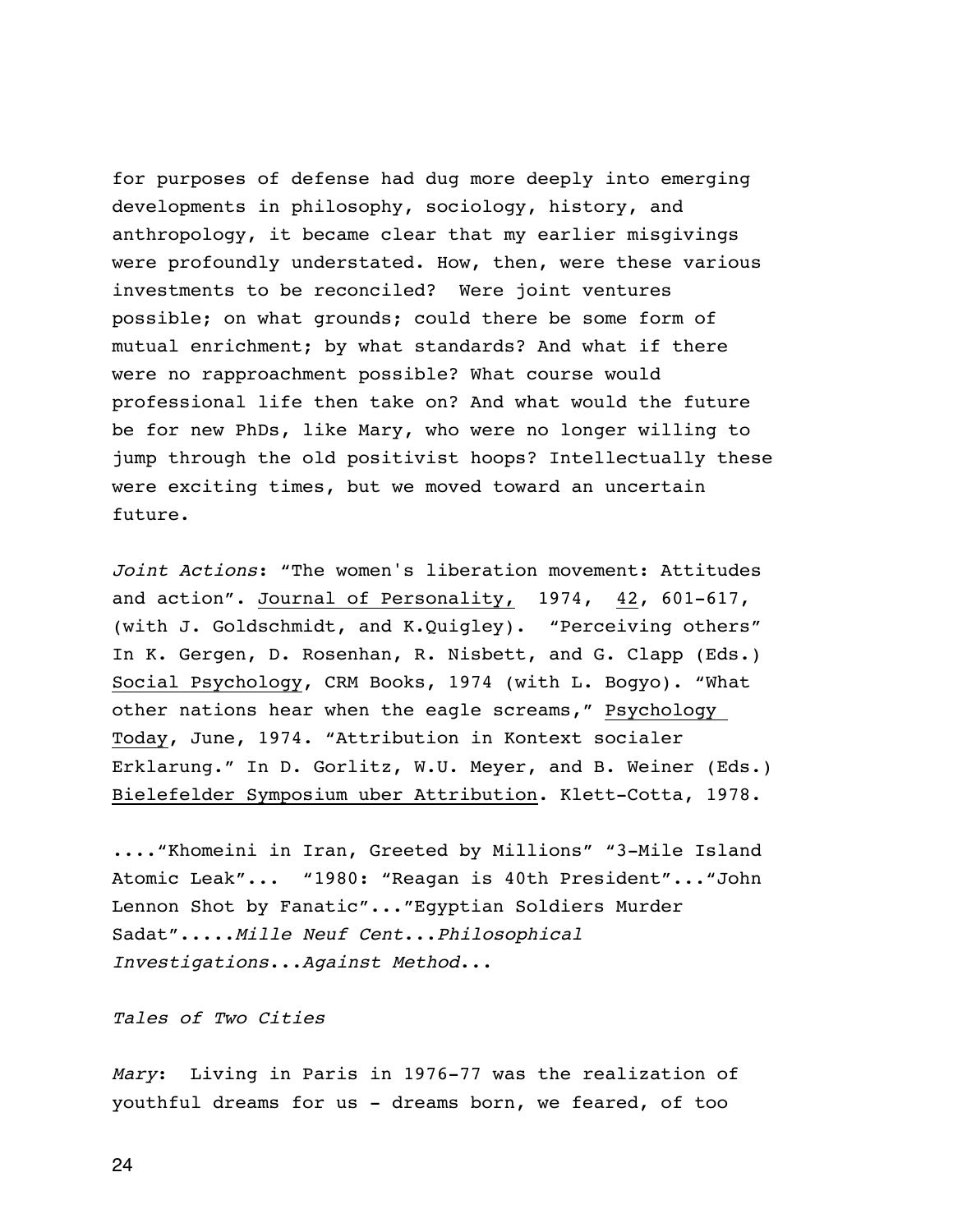much Hollywood. We occupied a small apartment between the fashionable Place de Vosges and the rugged Bastille. With a sense of unfolding adventure, we adjusted to the noise, the cramped quarters and the difficulties of communicating with our local shopkeepers. We created little games out of life's privations, for example, trying to distract the other so that he/she would be the one to step into the liberal dollops of dog shit that lined our narrow sidewalk; lying that we had bought the day's meat in the horse market, not the beef market; pretending to understand more French at the Alliance Francaise than the other. Ken had won a Fulbright research fellowship, and spent his days shuffling between the Laboratoire de Psychologie Sociale at the Sorbonne and our apartment. The "shuffles" were as much fun as the intellectual exploration - long walks through historic quarters with interludes at well situated cafes. Because the Fulbright is more generous in honor than money, we also found ourselves woefully short of funds. I thus arranged to teach English 4 days a week to foreign students, many who had come that year from war torn Lebanon, in exchange for Lisa's tuition at the American School. Our apartment was above a bakery and Michael - now struggling through a French bilingual school in Sevres, an hour's metro ride away- became an expert at sniffing the moment the fresh baguettes and pain chocolat were placed in the bakery case.

Ken: Yes, these were very special times, and we could go on musing for pages about moments both glorious (at concerts, gardens, galleries, and restaurants) and inglorious (such as trying to turn the Isle St. Louis into an outdoor track, late night trash picking, and Lisa's shadowy attacker). But I think we should say something about the central place that the process of dialogue came to occupy that year. So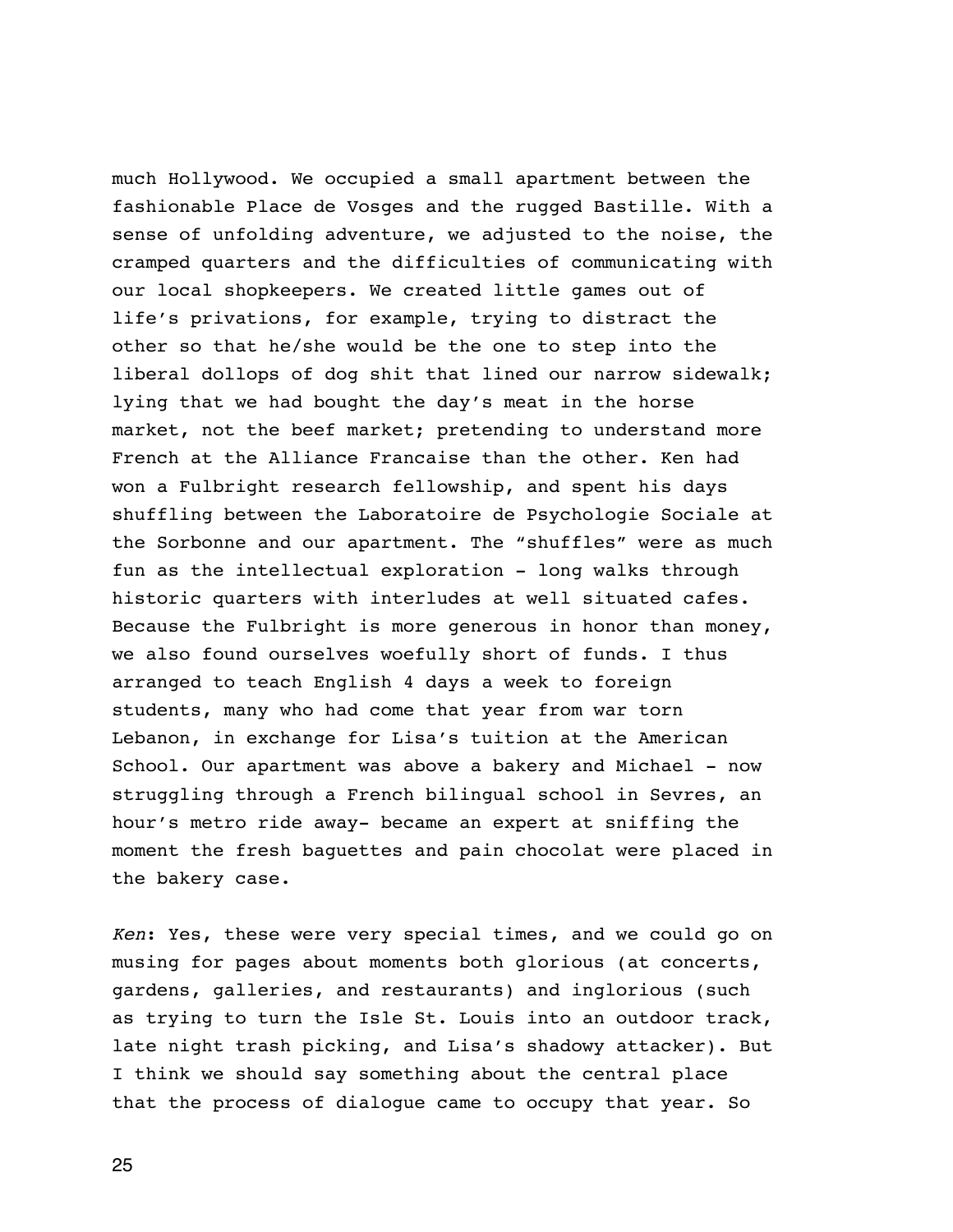much of our life in Paris seemed to revolve around verbal interchange - animated conversation with colleagues and friends - in cafes, restaurants, on long walks. We were especially struck with the discussions of conceptual substance - not simply professional politics, methods, or polite exchanges of information that seemed so common in American professional life. Nor was so much emphasis placed on "being published," again a seeming American fetish that placed a premium on social isolation. Most important here was carrying the argument forward - whatever the topic passionately, vigorously, and with whatever rhetorical tools could be brought to bear. What we took away from this - in addition to the challenging ideas of Erika Apfelbaum, Ian Lubeck, Serge Moscovici, Vreni Aebischer, Peter Burch, Denise Jodolet, Robert Pages, and many others - was the significance of dialogic process. It was not in the individual, sequestered mind that creative conceptual work took place but within a relational form.

Mary: Yes, these discussions were supercharged. At the same time, I think they gave us a greater consciousness of ourselves as a couple - "the Americans" - which I should add, was not always a pleasant realization. The French view of Americans and of our political involvements in other countries, especially their accusations of the clandestine CIA activities in countries such as Chile, had a reverberating impact on our sensibilities. Erika's accusations and assaults against the U.S. in general, and me, in particular, often had to be smoothed out by Ian. These were painful moments, and I don't think either of us could ever experience our culture again as confidently as before. At the same time, they reinforced some of the ideas we were developing about our relationship, and within it, our relationship to others. For we could now see that on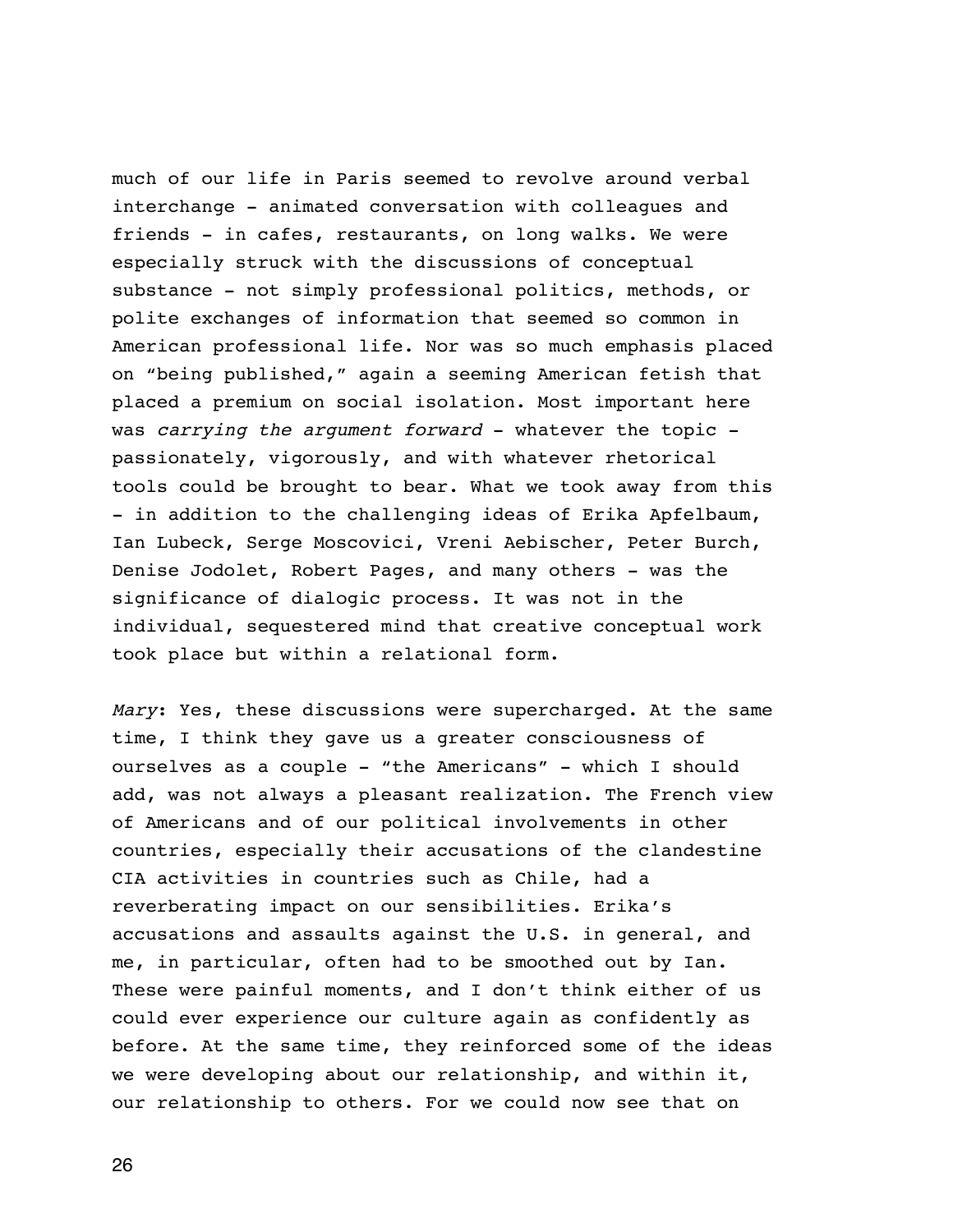the intellectual level, our discussions with each other were interdependent with our conversations with others. It seemed all the more useful, then, to look at our relationship - in all its dimensions - as interdependent with our connections outside.

 During the spring Ken was invited by Wolfgang Stroebe to teach courses in Marburg, Germany - a blessing, not only financially, but in terms of Marburg's distinct beauty, and the gracious charms of Maggie and Wolfgang. From the U.S. Marburg had looked quite convenient to Paris, and only when Ken began the overnight 9 hour commute did its isolation become painfully apparent. In Marburg our "European tutorial" on relational process was extended through our relations with Maggie and Wolfgang. During one of our weekend walks in the countryside together we passed through an old graveyard. As we read from the stones we began to locate a pattern in the death dates for husbands and wives: if one died, it seemed, the likelihood of the other's death was greatly enhanced. Over an evening dinner we became increasingly excited by the implications of this pattern. The next morning, in a driving downpour, we examined and recorded dates from the stones. This work became the basis for establishing "the loss effect," and a collaboration continuing until the present.

Ken: It was also that semester that I gave a colloquium at Heidelberg. The house was packed, and I was all the more thrilled when two young assistants, Horst Gundlach and Alexandre Metraux, decided - as a result of the talk - to visit me in Marburg. We stayed up almost the entire night, wrapped in discussion over paradigm shifts in psychology. Two years later, when Mary was "on the road" consulting with AT&T, I went to Oxford to prepare an address on the state of social psychology to be delivered at the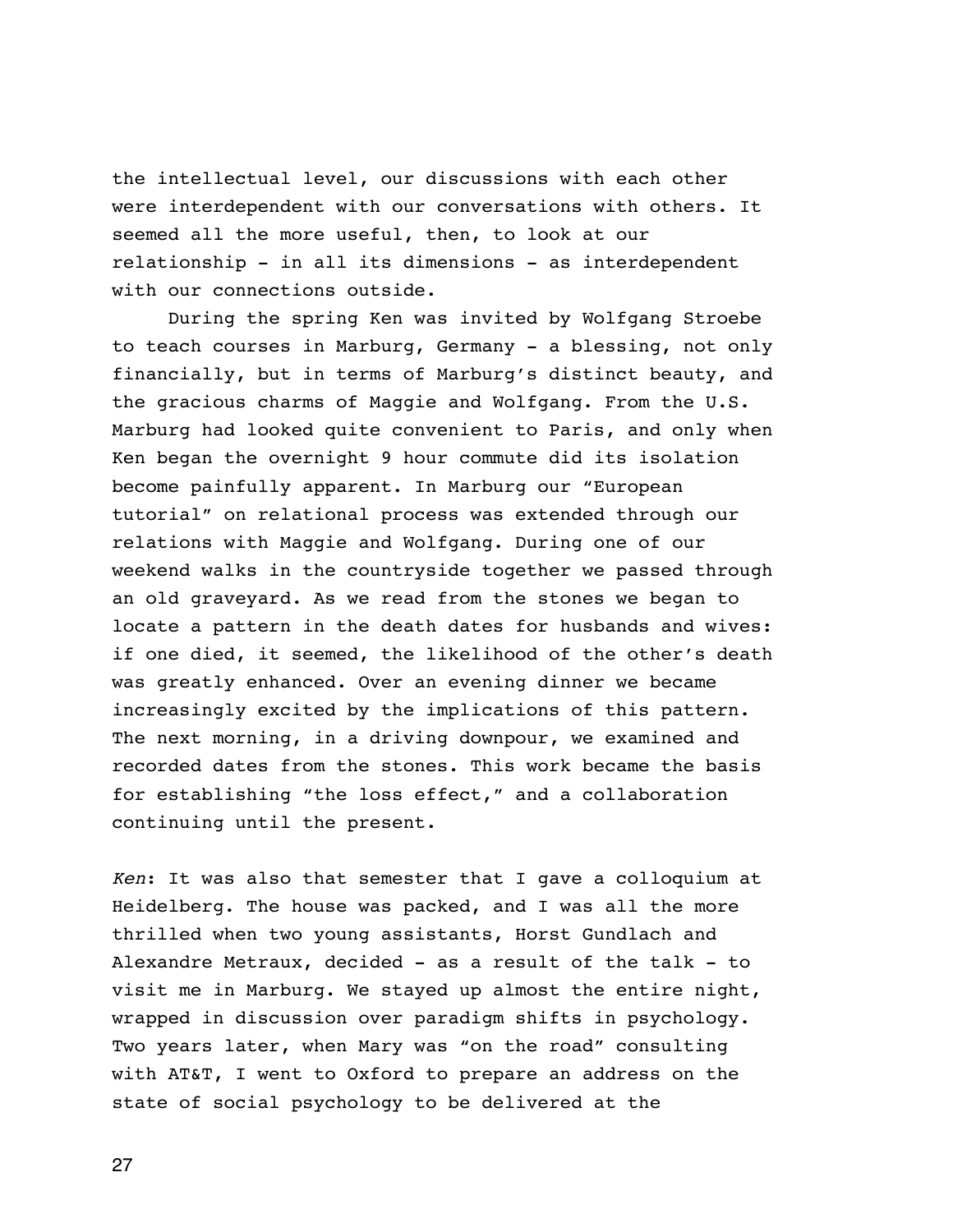centennial meetings of the APA. After the address Carl Graumann from Heidelberg invited us to spend a year in residence there. We were thrilled by the opportunity.

Mary : Our year in Heidelberg began in the fall of 1980,with Ken giving a seminar at the Alpach conference in Austria. It was there I began to appreciate the powerful implications of the constructionist ideas we had been working on, but simultaneously, the depth of the resistance which they evoked. In Heidelberg we settled into the university guesthouse overlooking the Neckar, and shared a spacious office at the history rich Institut on the Hauptstrasse. We felt very much part of the department; we had daily coffee and kucken at the cafes near the institute, enjoyed intense discussions with colleagues and helped entertain the enormous flux of colleagues and friends visiting the department - especially at the Wolfsbrunnen, a 17th century inn tucked away in the Heidelberg hills. The attractions of intense and liberated life styles drew us into dangerous games of exploration. Yet, the risks seemed only to sharpen our appreciations for each other, and our awareness of what we shared.

Ken: It was there along the Neckar that two significant pieces of work were beginning to take shape. I was finally completing the project begun in Paris three years earlier, namely an attempt to specify more clearly the problems of an empiricist psychology, and to struggle toward an alternative conceptualization - now emerging more clearly as social constructionism. The result was the volume Toward Transformation in Social Knowledge, published in 1982 by Springer-Verlag. The second was a joint project - to bring into focus the possibility of a specifically historical form of social psychology. As we later wrote in the preface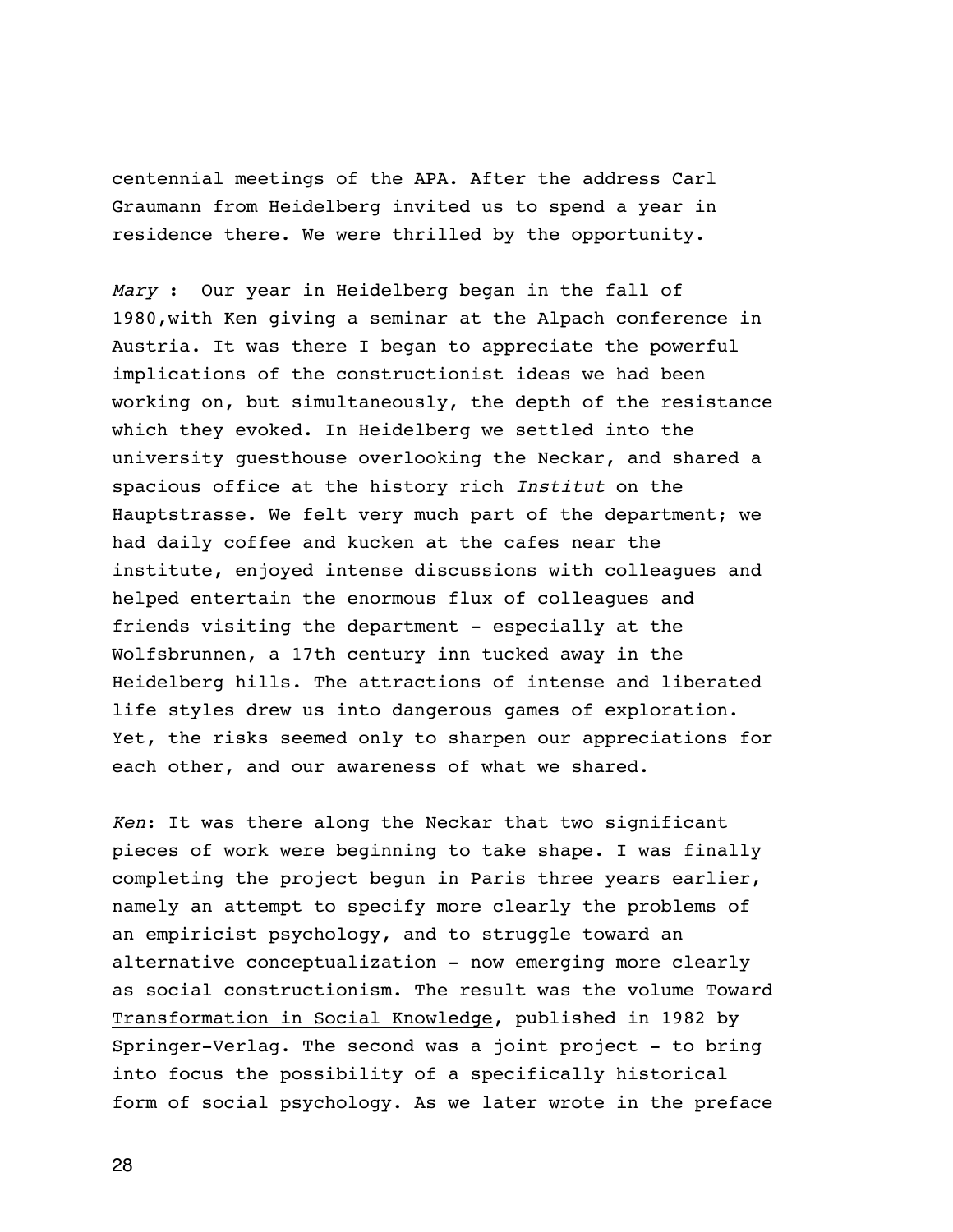of our volume Historical social psychology (Erlbaum, 1984), "'Social psychology as history' provoked broad controversy in the field....As this dialogue ensued, however, it also became apparent that there was developing in various research domains an increased sensitivity to cross-time transformations in social pattern. Theory and research were beginning to move

 beyond the static vision to explore new horizons of change. It was an awareness of this emerging pattern that struck the two of us during the winter of 1981 as **we drove through a perilous** route in the Austrian Alps. Issues of permanence and change were much on our minds. As we began to discuss various names and works that focused on the problem of change, it became apparent that there was indeed a corpus of significant work at

## hand"

 This investment also sparked our interest in narrative theory, an intellectual investment that later carried Mary into her first tenure track position - at Penn State University's campus in Delaware County.

Joint Actions: "The psychological evaluation of international aid." in R. Eells (Ed.) Perspectives on International aid. Columbia University Press, 1979. "Behavior exchange in cross-cultural perspective. In H. Triandis and R.W. Brislin (Eds.) Handbook of cross-cultural psychology. Allyn Bacon, 1980 (with S.J. Morse). "Der Kummer Effect: Psychologische Aspekte der Sterblichkeit von Verwitweten," Psychologische Beitrage, 1980 (with W. Stroebe and M. Stroebe). "Causal attribution in the context of social explanation. In M. Baltes and D. Gorlitz (Eds.) Perspectives on attribution research and theory.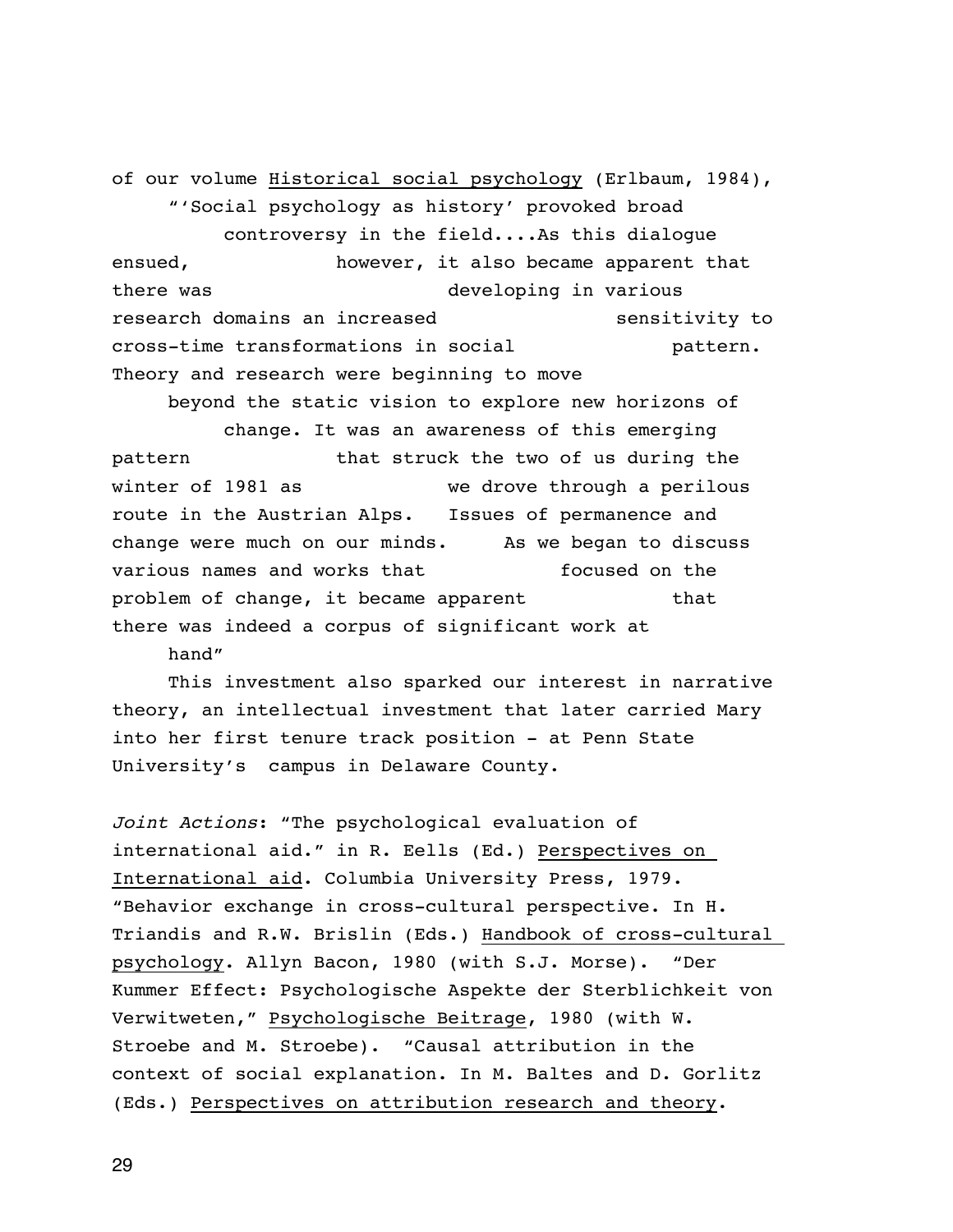Ballinger, 1980. Social Psychology, Harcourt, Brace and Jovanovich. 1981. Second edition, Springer-Verlag, 1986, Translated into Italian as Psicologia Sociale, and into French as Psychologie Sociale (Second edition, 1992, with S. Jutras). "The effects of bereavement on mortality: A social psychological analysis. In R. Eiser (Ed.) Social psychology and behavioral medicine. Wiley, 1982 (with W. Stroebe, and M. Stroebe). "Form and function in the explanation of human conduct. In P. Secord (Ed.) Explaining social behavior. Sage, 1982). "Narratives on the self. In K. Scheibe and T. Sarbin (Eds.) Studies in social identity. Praeger, 1983. "The social construction of helping relationships. In J. Fisher and A. Nadler, and B. DePaulo (Eds.) New directions in helping. V. 1, Academic Press, 12983. "Interpretive dimensions of international aid". In J. Fisher, A.Nadler & B. DePaulo (Eds.) Applied research in help-seeking and reactions to aid, Academic Press, 1984.

 ..."Gorbachev Chosen to Lead"..."World Rock Festival Held for Famine Relief"..."Rock Hudson Dies of Aids."... "Challenger explodes as horrified nation watches"..."Chernobyl accident releases deadly atom radiation"...The Unbearable Lightness of Being...After Virtue...Philosophy and the Mirror of Nature...

#### Dog Days

We had moved to a new house, a sprawling, three story stone structure nestled in the woods near the campus. While it had "wonderful potential", it exacted an enormous price in time and resources to peal back the layers of decrepitude and to locate the once elegant landscaping under choking vines.Soon after acquiring the house, we also acquired a foster daughter, Erika, whose parents had been tragically taken from her. We now had from zero to five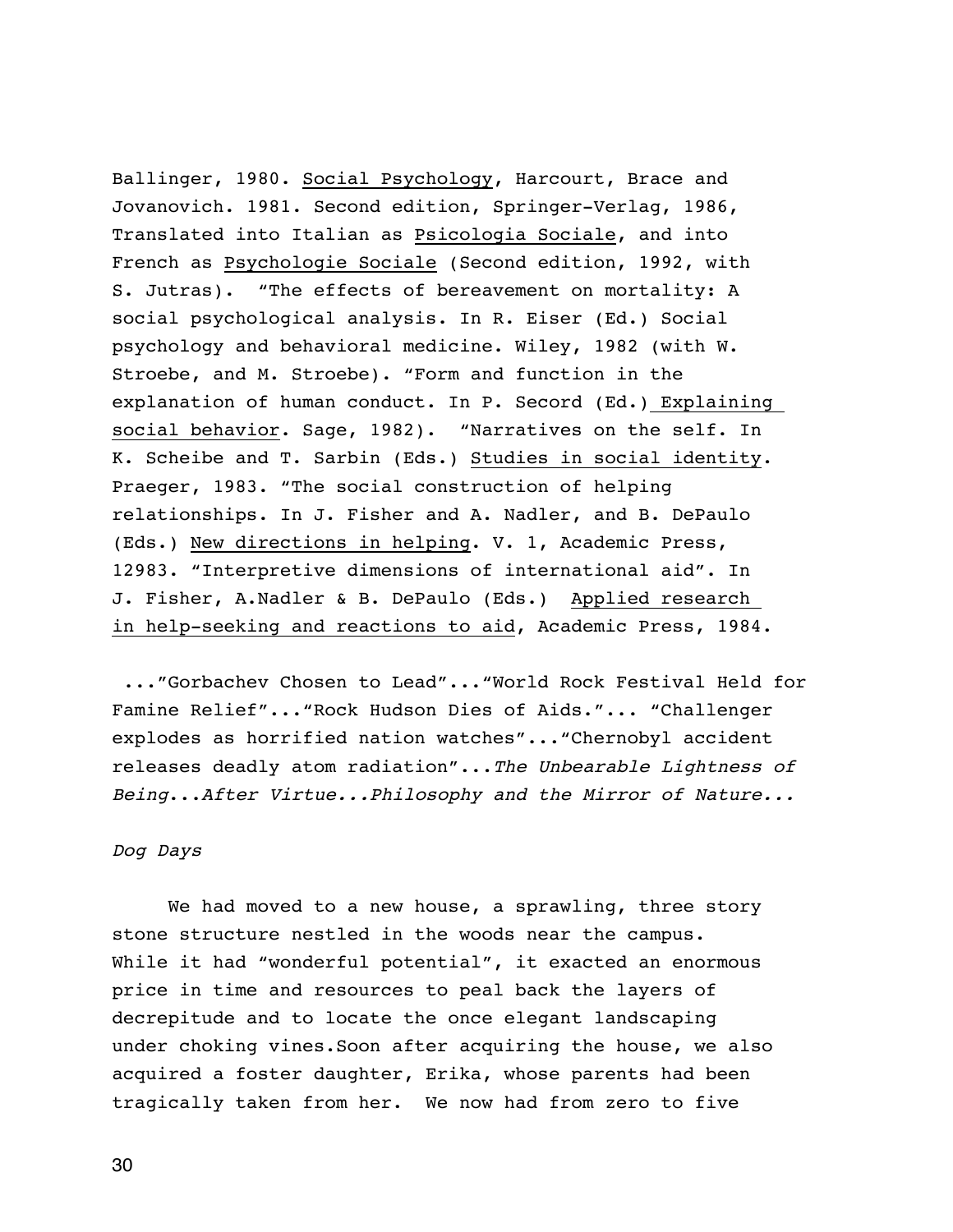children between us - depending on the vantage point.

 As the house was finished, and the children began to leave home, we seemed to be gaining on our challenges. In 1984 Mary began her tenure track job at a local campus of Penn State, an ideal job for combining her various interests. Difficulties began, however, when after a wonderful ski holiday in Wengen, Switzerland, Ken remained to give lectures at the Graduate School of Business in St. Gallen. Perhaps we should have seen the handwriting on the wall. It was the coldest winter in both Switzerland and Philadelphia in 100 years. Life was miserable apart. Ken was put up with an 85 year old landlady, Frau Fherlien, who proved to be the single oasis of warmth and comfort. In April, Mary, who had taken on the challenge of developing funds and speakers for a large conference at Penn State, produced the faculty colloquium on feminist thought and the structure of knowledge. It was a gratifying event, gathering together a wide variety of speakers, who lead off the conference with personal expressions of their development as feminists. At the conclusion of the conference, however, she felt drained, empty, and depressed, and she cried over nothing but the relief of nine months of stress. At home, Ken and John Shotter lifted her spirits with champagne.

 Thirteen months later, the shattering news is made known: Mary is suffering from cancer, and requires immediate surgery. Moments from the "cancer ward": The terror is shared. It is happening to us. Who is suffering more? It is not clear. Do we have a chance; do we have a future? Again the grim ambiguity. We are together in hospital rooms; we join in a fog of anesthetic; we sit together watching Wimbledon on the hospital bed; we eat wonderful pates and white wine smuggled in to celebrate a completed operation. Our friends, especially Bobbie and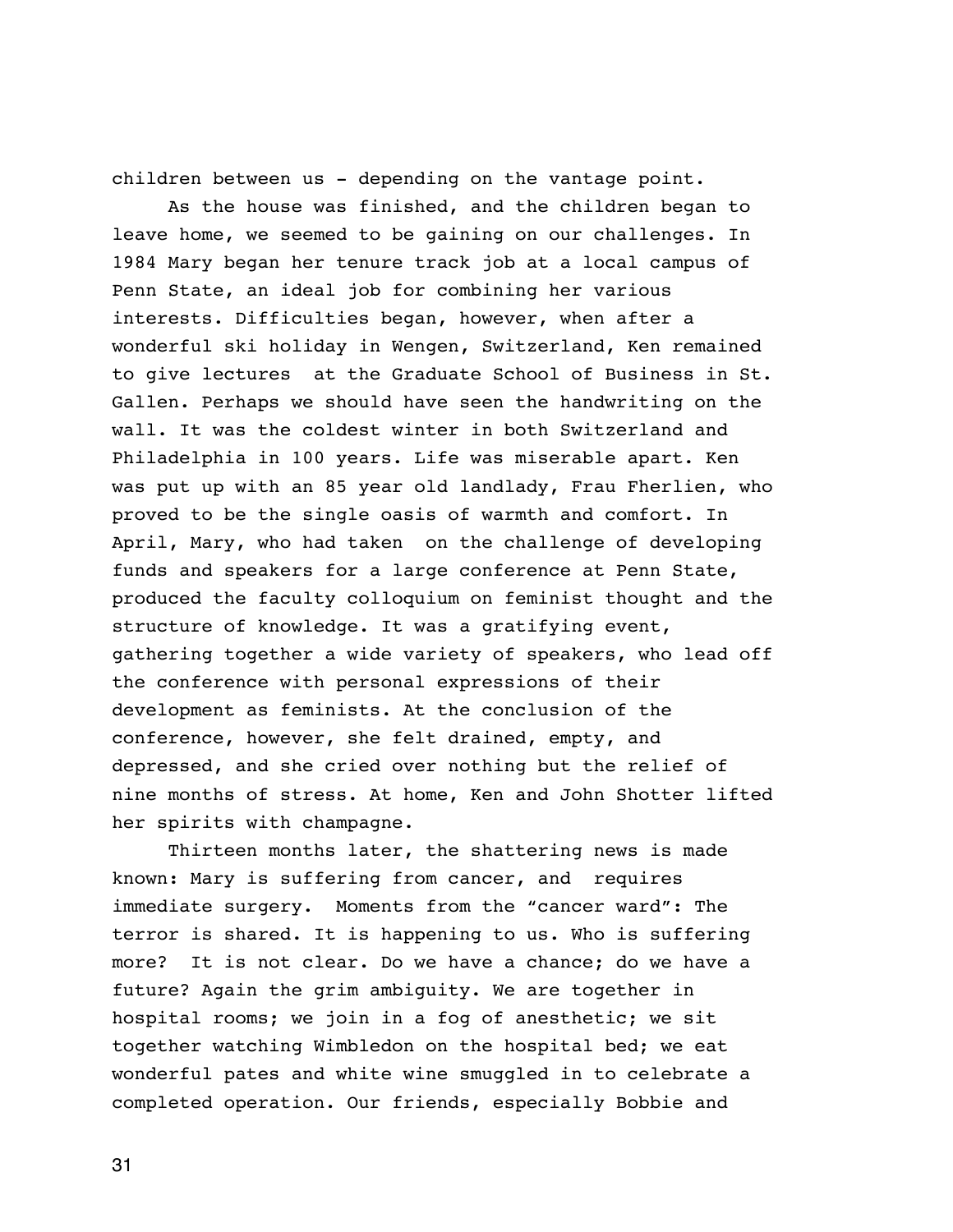Gudumun Iversen, Maggie Skitarelic, and the Stroebe's are enormously supportive; many others join in to prevent the bastard from grinding us down. The operations are effective,- and six weeks later Ken arranges a week's trip to London. But the possibility of microscopic cells lingering is present, and she cannot evade chemotherapy. On the Wednesdays of her sessions, he arrives at the door of the purgatory room with a rose. On each session a new rose, and counting. Her hairless, scar torn body is now battered with the curing poisons. It tears at his insides to hear the wretching. At midnight, it ends, and she curls around him, making a connection so that her head and arm enclose him, and her leg touches his, making a circuit of healing energy that floods her body. On Fridays she returns to a day of teaching. The following summer - with a clean bill of health - we celebrate - with a summer of revenge in Europe.

 Professional life also continued - but the terrain became ever more treacherous. Intellectual adventures were easier in the smaller enclaves of discontent; here one experienced keen appreciation for the various lurchings toward social constructionism, feminist standpoints, historical understanding, and reflexive critique. However, as this work began to surface - as its implications drew notice in the more established wings of the professions the savagery began. Especially Ken was pilloried - In the Handbook of Social Psychology his mentor, E.E. Jones likened him to a dog barking in the night; as Ken addressed an Oxford conference, his undergraduate professor at Yale, Bob Abelson, took out his newspaper and began spitefully to read; at an Alpach seminar, Karl Popper publicly addressed him as "the enemy"; and at conference in Gerona, Spain, John Searle spontaneously leaped to the stage after Ken's address and loudly lashed out for a quarter of an hour. But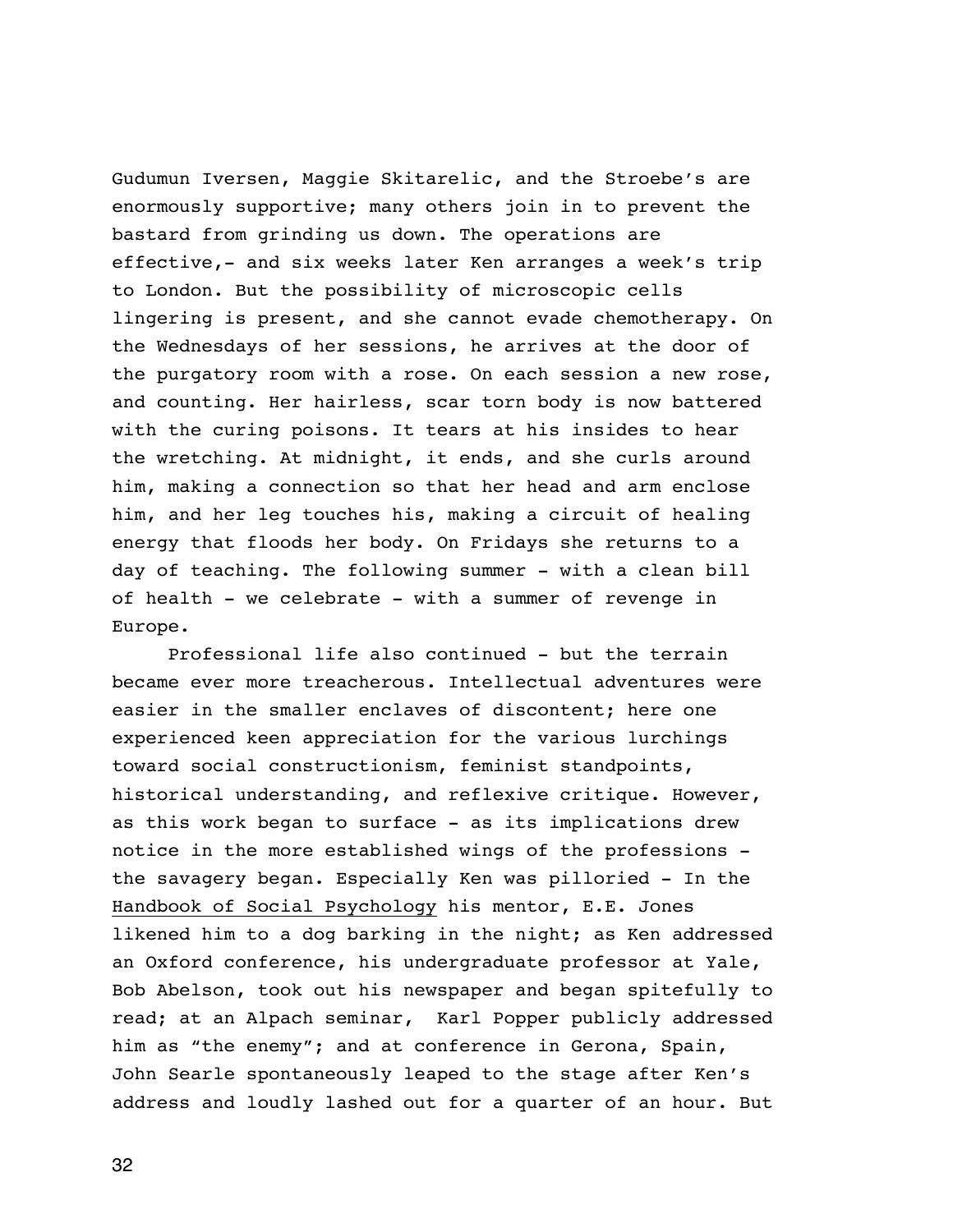then again, perhaps the donkey kicks hardest when the thorns are most piercing. Fortunately, we were also blessed by the close and supportive friendship of colleagues: John Shotter, Jill Morawski, Anne Marie and John Rijsman, and many others.

 ..."In the case of the romantic saga, the participants are created as byproducts of an extended context of events. They are creating memorable high-points, troughs, and dramas of change. As a result they are positioned to establish a new and more palpable definition of relatedness. This definition, which can be termed deep communion, will be of a specific kind: at its core it will define relatedness as a movement through highs and lows....It will be the result of goods and bads, thicks and thins, sickness and health, wins, and loses. However, this emerging definition of deep communion should engender a greater sense of reality than that resulting from the initial unification myth. (pp. 284, 285). KJG and MKG, "Narratives of relationship," In R.Burnett, P. McGhee & D. Clarke (Eds.). Accounting for relationships.

Joint Actions: "The discourse of control and the maintenance of well-being". In M. Baltes & P. Baltes (Eds.) Aging and control , Erlbaum, 1986. "Narrative form and the construction of psychological science. In T.R. Sarbin (Ed.) Narrative psychology: The storied nature of human conduct. Praeger, 1986. "The self in temporal perspective. In R. Abeles (Ed.)

Recently Found Objects

 - Mary's edited volume: Feminist Thought and the Structure of Knowledge (New York University Press, 1988). From the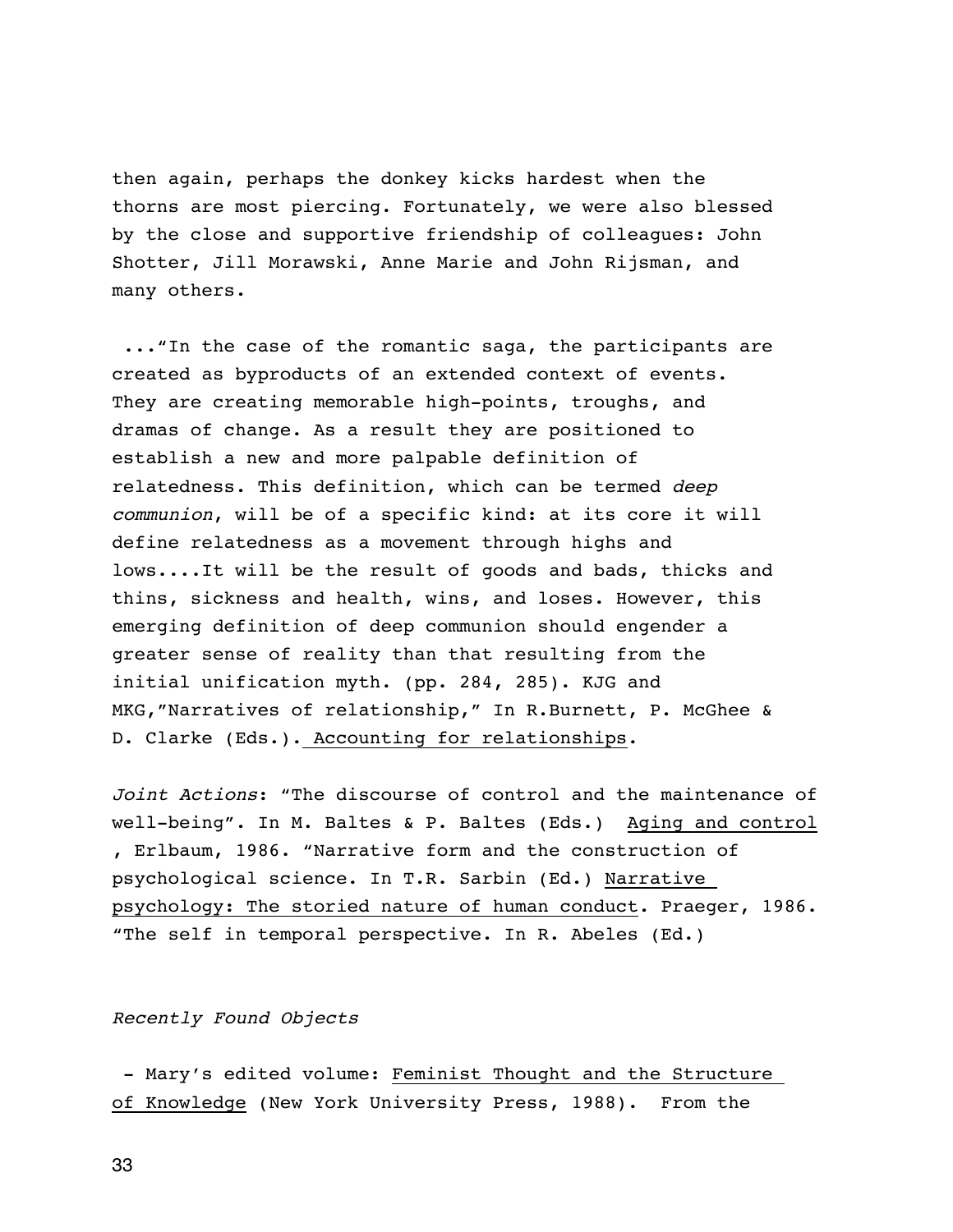preface: "I have imagined the impact on various institutions, especially academic ones, if the voices of feminism might be raised in unison....The chapters seem effervescent with enthusiasm for new ways of doing scholarly work, ways that rely less on power, domination, and right, and more on open dialogue, imbued with expressions of values and feeliings, and with selfreflexivity. ...I wish to thank Kenneth Gergen for his involvement and support. His intellectual perspective has been a vital force in the development of our feminist views."

 - An honorary degree from the University of Tilburg, The Netherlands, awarded to Ken. The laudatio praises Mary's contribution to his efforts.

- Erika's wedding in Santa Barbara to Joe Littera, a joyous step for our Antioch graduate.

- Air tickets for a round-the world trip - to press postmodernism and feminist theory at the International Congress in Australia, and then to work and play for a year at the Netherlands Institute for Advanced Study. This year is very important to Mary's sense of professional identity. She entered the institute full of trepidation over her ability to fit in, and left with confidence in her capacities and potentials. Ken spent much time in Heidelberg, as he had been awarded the prestigious Humboldt award. Although the only social scientist among 49 natural scientists, he was asked to give one of the plenary lectures at the ceremonial gathering of the prize-winners. We each drink deeply to the development of the other.

 - A 50th birthday celebration for Mary at the Wolfsbrunnen in Heidelberg. Thirty guests from Europe attend. Ken reads a lengthy poem that brings tears to Mary's eyes. We dance until we are asked to leave at 3 a.m.

- A postmodern feminist performance at the Aarhus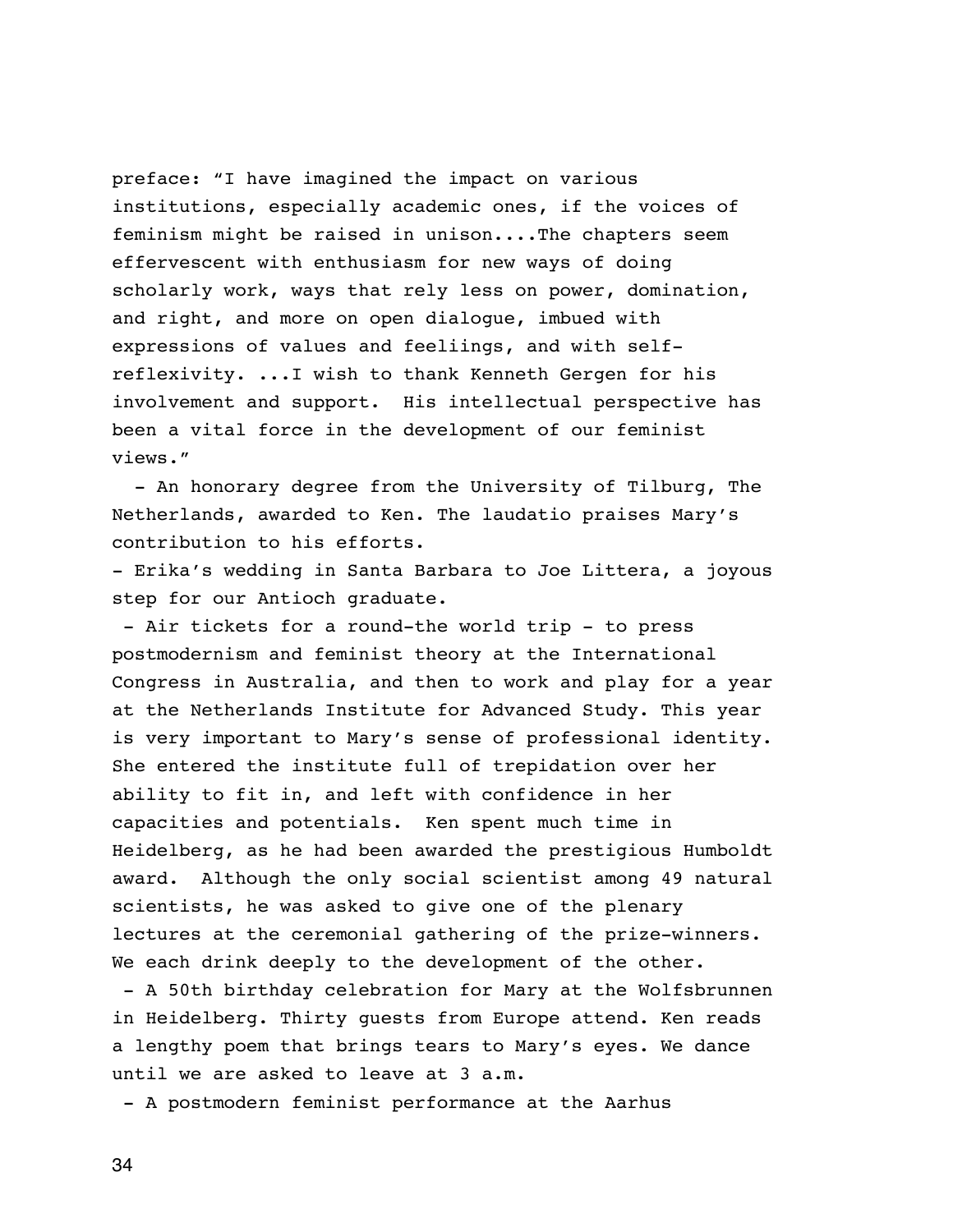conference presented by Mary in boa and beads. From "Mod Mascul-linity to Post-mod Macho: A Feminist Re-play": "My text is thus a lament couched in ironic teasing and an angry chastisement.... against all those who assume ontological freedom, transitivity, solipsistic solitude; who proclaim the immediacy and oneselfness of separation and dissolution, and who revel in the phallic superfluidity that denies connection, relationships, and the possibility of love."

 - A marriage - Stan Gergen to Stephanie Goddard - and our 20th wedding anniversary.

 - A \$10,000 plumbing bill for a new system of water pipes in our old house.

 - A positive tenure decision for Mary, in spite of her free-wheeling record of "weird" publications, and a scarcity of empirical research. She is then elected to the University Senate and forms a women's caucus. One of her favorite publications: "Life stories: Pieces of a dream." In G. Rosenwald & R. Ochberg (Eds.). Telling Lives, New Haven: Yale University Press. 1992.

-----------------------

Insert of recent photo.

-----------------------

 - The Saturated Self, Ken's first attempt to write for a general audience, is published by Basic Books. A front page glowing review in The Washington Post, but condemned in The New York Times. The book sells out in six months, and goes into paperback.

 - A wanna-be Black Lab named Jacques, a new entry in our relationship network - helping to anchor us in rising storm of technology.

 - A room with a view at the Rockefeller Study Center in Bellagio,Italy, for a month's repose in splendor and tranquility - highlights include an evening dialogue with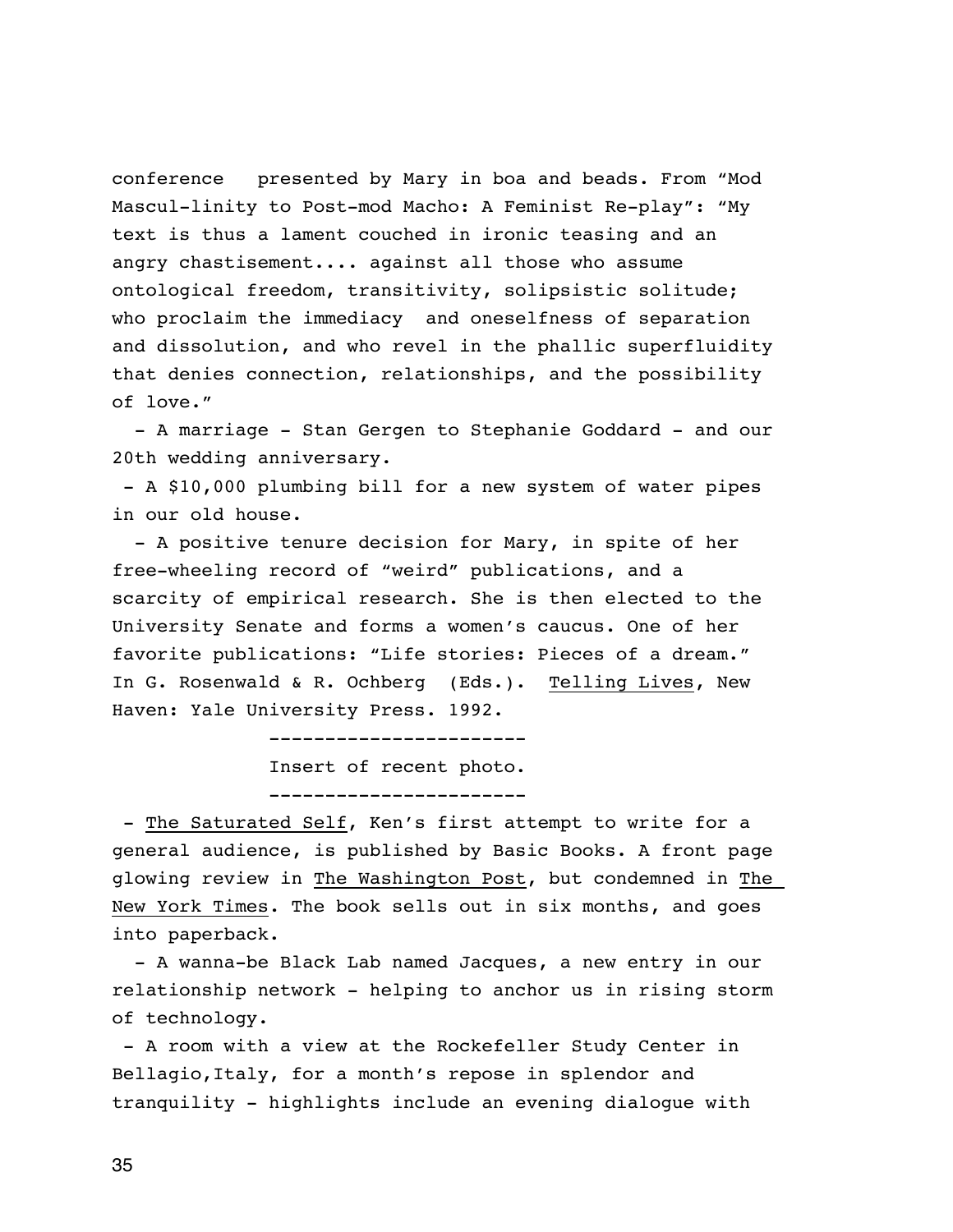Sissela Bok and John Searle for the assembled crew. - A joint-colloquium at Rutgers University - on the topic of psychological discourse - complete with interactive vignettes and audience participation. We are engaged in creating a new relational form of presentation.

 - And another handful of collaborations: "Narrative and the self as relationship". In L. Berkowitz (Ed.) Advances in experimental social psychology Vol 21 . New York: Academic Press. "Toward reflexive methodologies". In F. Steier (Ed.) Method and reflexivity: Knowing as systemic social construction . London:Sage. 1991. "Broken hearts or broken bonds: Love and death in historical perspective". American Psychologist (In press,1992).(with M. Stroebe & W. Stroebe) "The word: Revenge and revitalization". Proceedings of the Oldenberg Lecture Series. Tilburg, The Netherlands: Tilburg University Press. (In press, 1992). "Narratives of the gendered body in the popular autobiography". The Narrative Study of Lives. (In press, 1992). "Autobiography and the shaping of gendered lives". In Coupland, J. & Nussbaum, E. (Eds.) Discourse and Development Across the Lifespan". Newbury Park: Sage, (in press, 1992). "Attributions, accounts, and close relationships". In J. Harvey, T. Orbuch, & A. Weber(eds.) Attributions, accounts,

and close relationships.

"...the constructionist investigator faces the challenge of envisioning and making intelligible new forms of accounting, alternative means of relating....The investigator takes an active part in the construction of cultural life."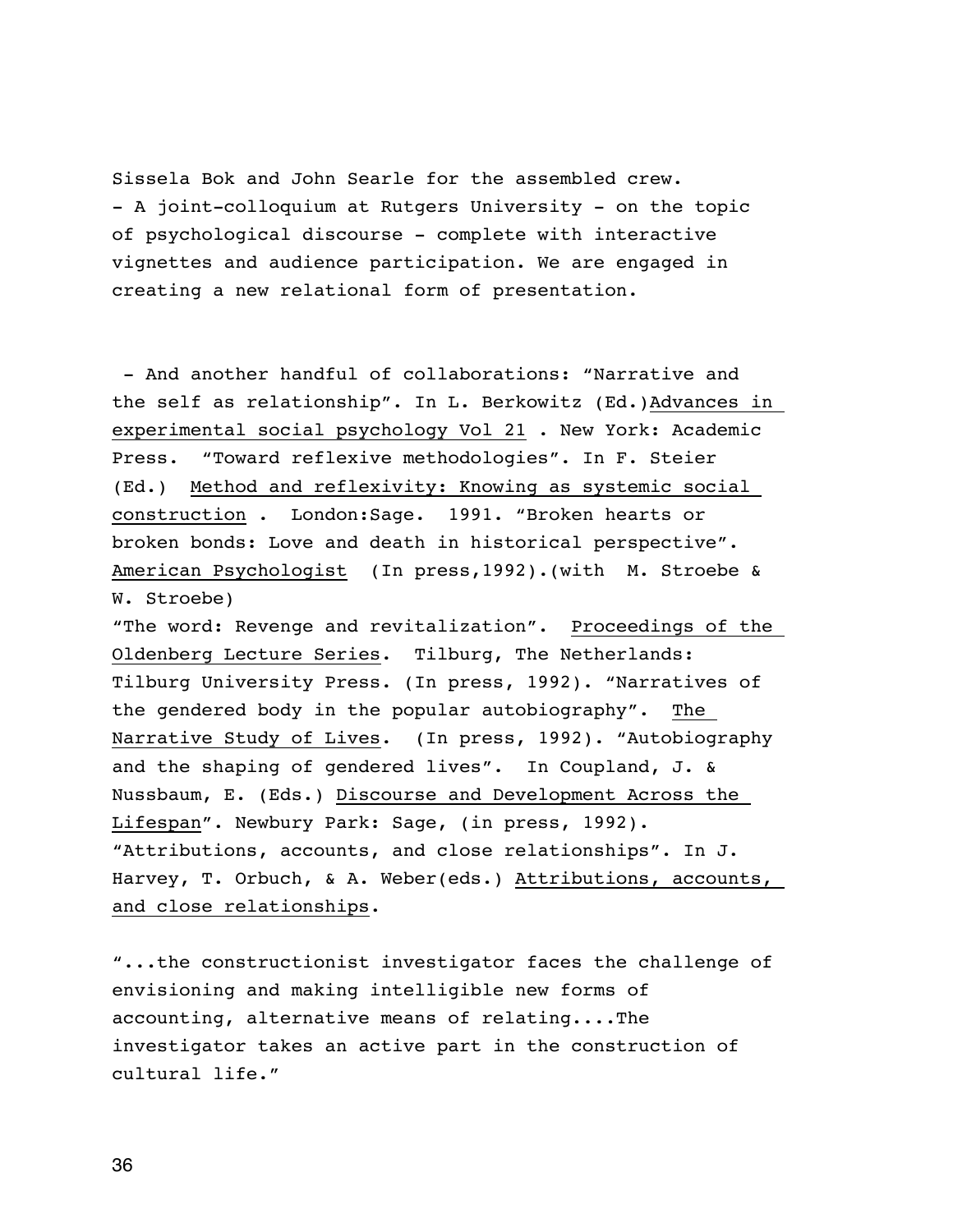An almost perfect day: September 20, 1991 A diary entry written at its close

The weather is "San Francisco" -- sunny, cool and promising optimistic events. It is a godsend Saturday - no compelling deadlines, guests, appointments, dire needs or evening plans. We are at leisure. But this does not mean sleeping in. Ken never learned the pleasures. He is thus up at a reasonable 8:15, and makes his way with our companion, Jacques, to the kitchen. Later they return to the bed to rouse Mary with tray and newspapers. Because of Ken's Friday trip to the farmer's market, we are treated to fresh orange juice, green zucchini bread and a rosy pear. Ken adjourns to his study after breakfast to work on a book manuscript due in Chicago in several weeks. After a more thorough look at the papers, Mary clears the dishes and makes a soup. As she finally reaches her study, she is distracted by the sounds of Nana Mouskuri -- romantic, Greek/French music coming from Ken's study. The music is turned up for his morning shave. Mary can't resist the scene, and joins him for a hug and a snoutful of morning air flowing through his open window.

 Dressing, we prepare to go out to buy pine trees at Frank's Nursery's half price sale. At the corner we spot some antiques sitting on a lawn, and after looking them over, negotiate for an 80 year old rocking chair - just the right addition for our late night drink in in Ken's study. Onward through the countryside to Frank's. The evergreens are to cover the area returned to us from the state, as the mudfields outside our grounds slowly take shape as an interstate highway. We brace against the new rape by technology.

 It's growing late, and we return home for a quickly made picnic. We locate a spot in the dappled shade,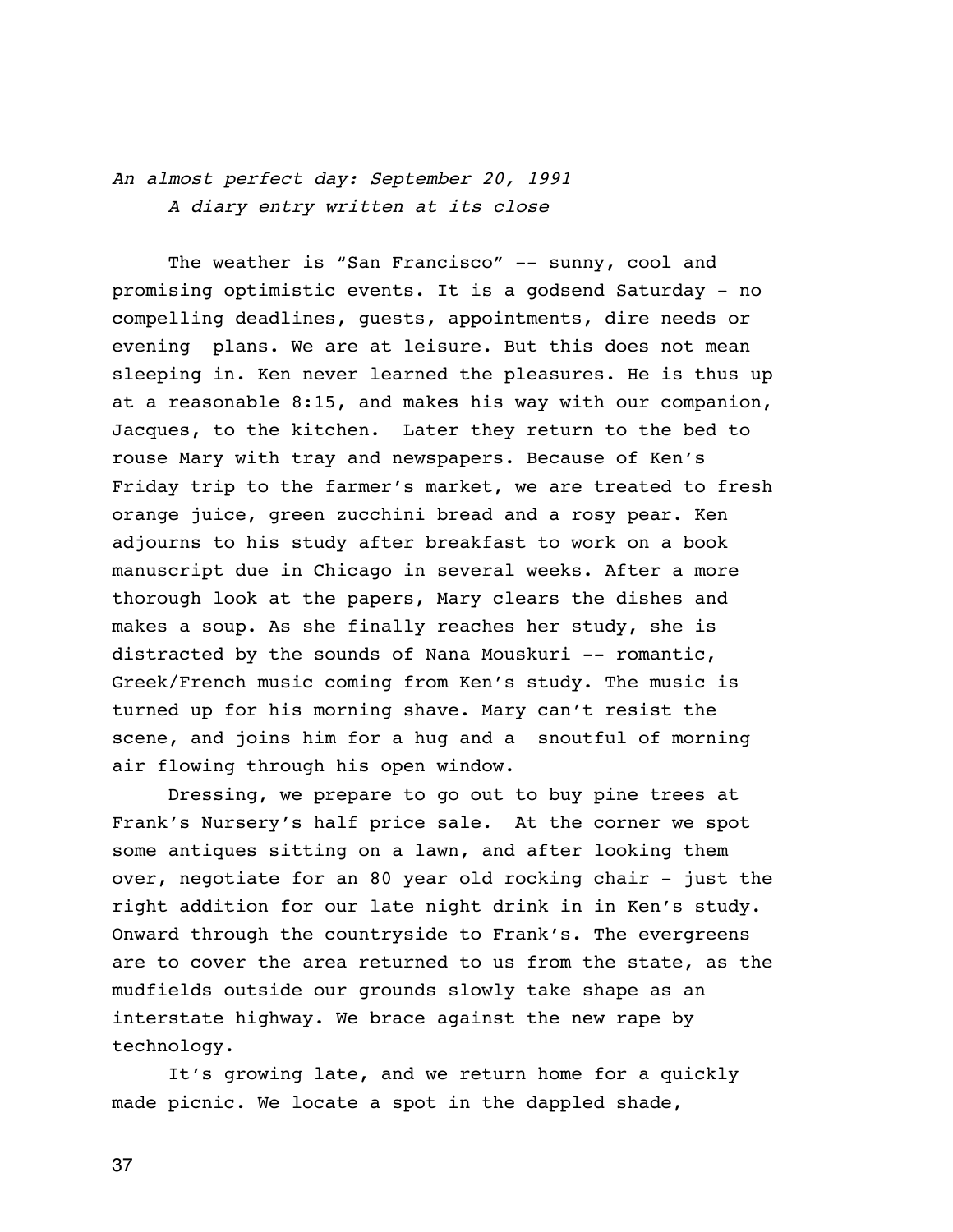orienting ourselves towards the outlandish marigolds and impatiens, which never learned about fall's arrival. We joke about our menu of memories: an Appenzeller cheese recalling Ken's stay in St. Gallen, a Cheddar-Stilton mix, introduced to us by Maggie Stroebe, and some Black forest ham, which Ken "smuggles" in on every trip home from Germany. Suddenly lawn mowers in the distance break our tranquility. But there is joy in our hearts to know that we are relieved of that unceasing burden. We joke that we may be cut to bits in minutes, as the outrageous lad with earphones whirls through our turf at 20 miles per hour.

 After lunch, we make a date for later afternoon, and return to the Macintoshes and the Metropolitan Opera - a dynamic duo. Two hours pass and we slip away from our cerebral companions for an assignation. Jacques waits patiently, then he leaps onto the bed to share whatever tenderness he can. He can spot an orgasm at ten feet.

 But the day still retains its beauty, so we locate another excuse to be outdoor - this time it's tennis. At the high school courts we drill, play tricks on each other, and indulge in point-free games - enjoying the movement without stress. (A totally different tennis from our miserable mixed doubles on Sundays.) Then Mary goes to purchase groceries for the family dinner of the next day, and Ken takes Jacques for a bike ride. We have decided to go to the college for a concert, and we are running late. Quickly we shower, cook, dress and feed Jacques and Lynx, our old tomcat. Finding ourselves left with only 8 minutes to eat, we tell ourselves, "Calm down, for eight minutes we can be completely relaxed." The bean soup is tasty with weisswursts and a half bottle of left-over red wine. But Ken complains that his stomach has been rebelling at the eating practices of the past three nights: We must stop this rushing at meals.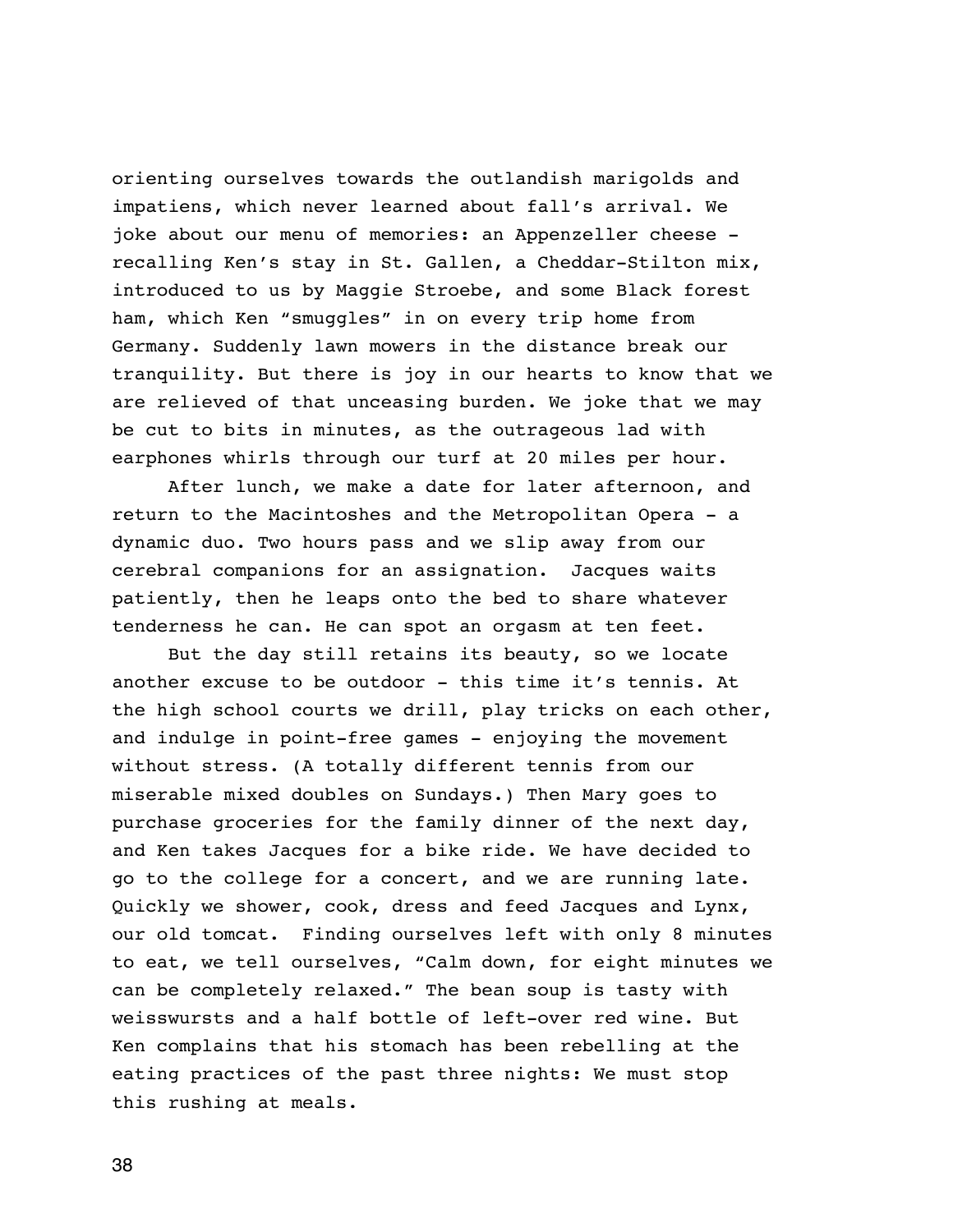With the complaint duly acknowledged we race out the door to the Swarthmore campus five minutes away. Our destination is the Lang Performance Hall where excerpts from a new opera about the life of Malcolm X are being presented - a contribution to the multi-cultural emphasis that Al Bloom has brought with him to the college presidency. Embarrassingly informal in our dress, we exchange greetings with Al and Peggi and others collected there in their formal dress. The performance is very special - a postmodern pastiche of themes and rhythms from myriad cultural climes. It is too special to stay until the end. Afterwords we return to our studies for a short time while the jacuzzi heats up. The night air is crisply cool and adorned by a full moon. We cannot be indifferent either to this or the fortunes of the day we have experienced. We remain with the sadness of the January death of Mary's sister, the last remaining member of her nuclear family to succumb to cancer. At least one important legacy is a vastly enriched appreciation of our remaining moments in nature.

 It is time for bed, but like the irresponsible children we have always been, we dawdle. Let's stop in to graze late Saturday night television. Some of it is disappointing - teaming commercials, grade C movies, Saturday Night Live with Eddie Murphy standing around in an open black leather jacket, trading tired jokes with a hapless foil. But we are rescued by a wonderful Swedish company performing a barefoot modern dance; women in nightshirts react to the lovers who invade their dreams... mostly by ignoring them despite their romantic and sexual charms. After this we are content to wrap ourselves up in our little French bed with purple flowered sheets, with Jacques lying on his blanket - pretending to guard the house as we drift into slumber.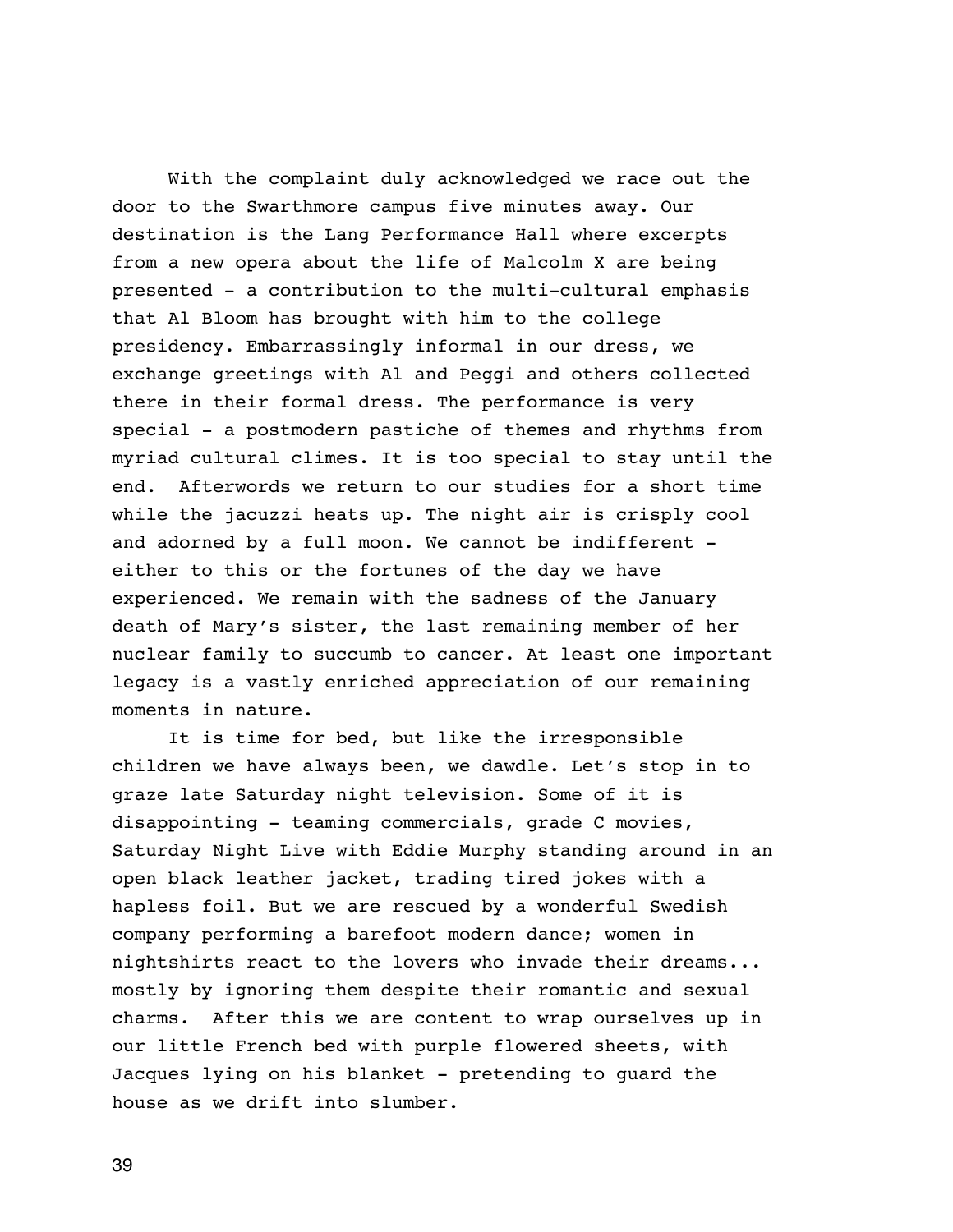Me: It's really difficult to imagine who would appreciate reading all this stuff especially this last bit. That is surely the most superficial account in the whole chapter - a description of no substance at all. You: But when you raise this question you seem to presume a stern and critical reader (perhaps a father?). Why do you think your reader isn't interested in who we are in those trivial details that make us persons instead of personae. And what is this about superficiality? Doesn't this presume that something profound lies behind, inside, somewhere out of sight - and that properly formed words will reveal what is truly there? What kind of the contract of the contract of  $\alpha$ presumption is that for a constructionist? Me: Now you are forcing me into a binary; if I use the word "superficial," you want to charge me with the presumption that I am committed to some form of oppositional term like "depth." As a feminist I can scarcely accept this move. Let's look at it in a poststructural way. I figure many of the readers will be viewing these texts with their scholarly hats on. This being so, they will only find the piece filling if it puts and puts challenging concepts or arguments on the plate. Mere chit-chat about life's ups and downs will just be a crashing bore. You: I can appreciate what you are saying in a relational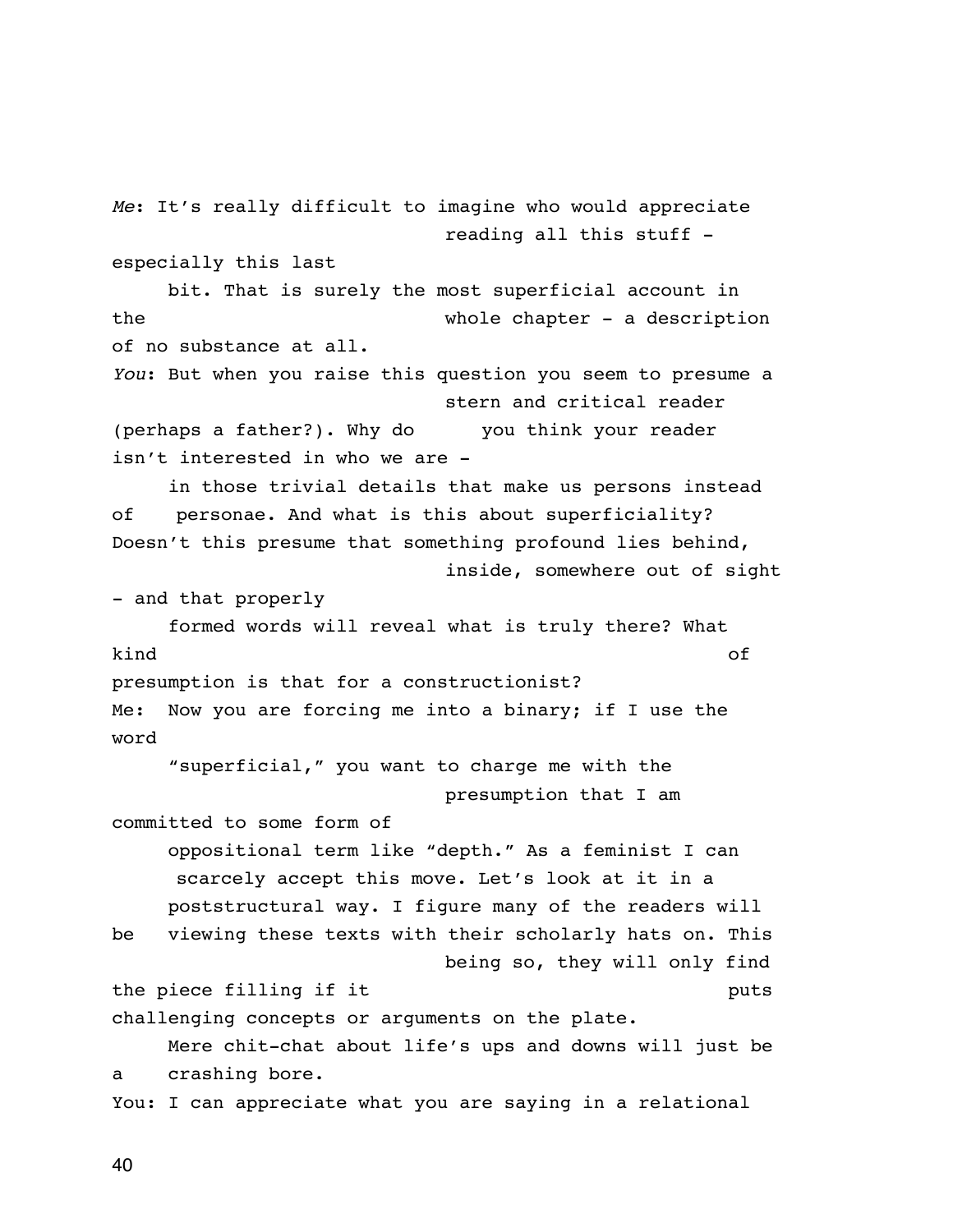sense. There isn't just one story, a fundamental reality that we could capture with a careful account. We could tell a lot of different stories, true enough, and in the present telling it would be collectively solipsistic to disregard the dispositions of those to whom we are relating - namely the reader (or is it our fantasy of a reader, or a fantasy of ourselves reading our own lives?). In any case, we don't want to put people to sleep, or god forbid, cause them to dislike us. But don't you think there is intellectual content in all this - not so fully in the content as in the form? Me: Well, you know I have to agree. We had already talked about this privately. So I guess this question is a hortatory maneuver to get me to talk publicly about the significance of the form. So, stand by for my little lecture on the four underlying principles of form... You: That little sarcasm isn't like you, it's more like me. So who are you trying to be in that display? You or me, that display? You or me, someone else? But I agree, some of it is pretty obvious,like moving from strong "I" positions at the beginning to a blending of identities as the tales unfold. And there is a slightly subtler narrative embedded here on the undoing of the empiricist commitment, the slow replacement with constructionism,  $\qquad \qquad \qquad$  and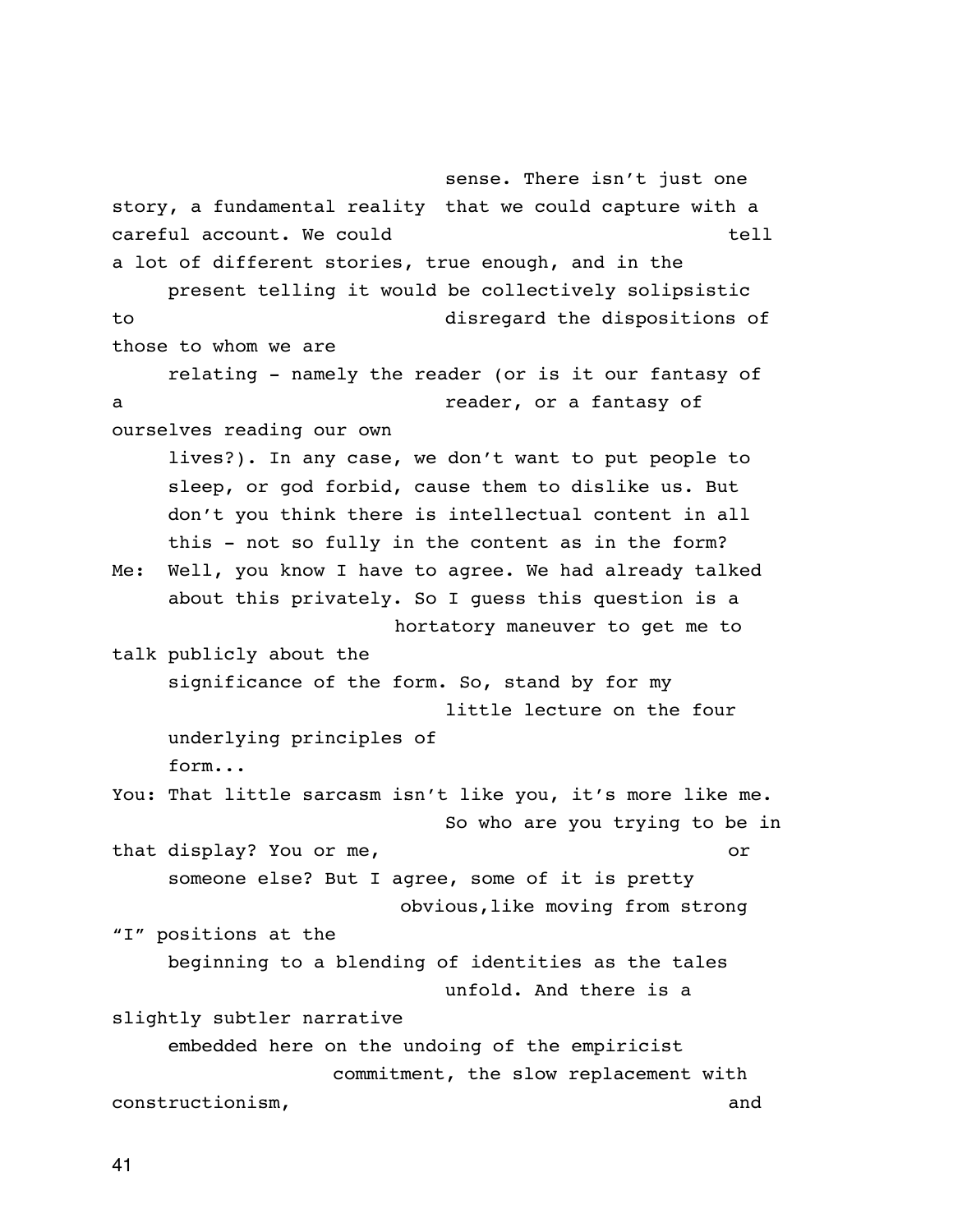the place of a dramaturgic constructionism in the very formation of our relationship- a kind of "living constructionism" that proceeded the professional articulation some twenty years later. But I don't think everyone would be so alet to see the themes that were worked out in the KJG extravaganza, The Saturated Self,  $\overline{\phantom{a}}$  for example. Me: I guess you are right here. That book tried to show how concepts of the person have changed from the romantic to the modernist era, and how they are now being eclipsed by the shift to postmodernism. Our treatment here reflects a similar shift - from a romantic conception of our relationship (two souls discovering each other), to a modernist view (the well formed machine), to a postmodernist view in which we both disappear into an ever shifting relational matrix - where the difference between the actual and the virtual is erased, and the very idea of a narrative trajectory - a life story - is subverted. You: Whoa...hold on there. I'm still very much here. Me: But then again, just who are you? You: You nut, I'm just me. Me. But wait, that's who  $I$  am... I think we've got a problem. Maybe we should go somewhere to talk this over in private. But then again, if all we can do in our tete a tete is exchange language from the public coffers, how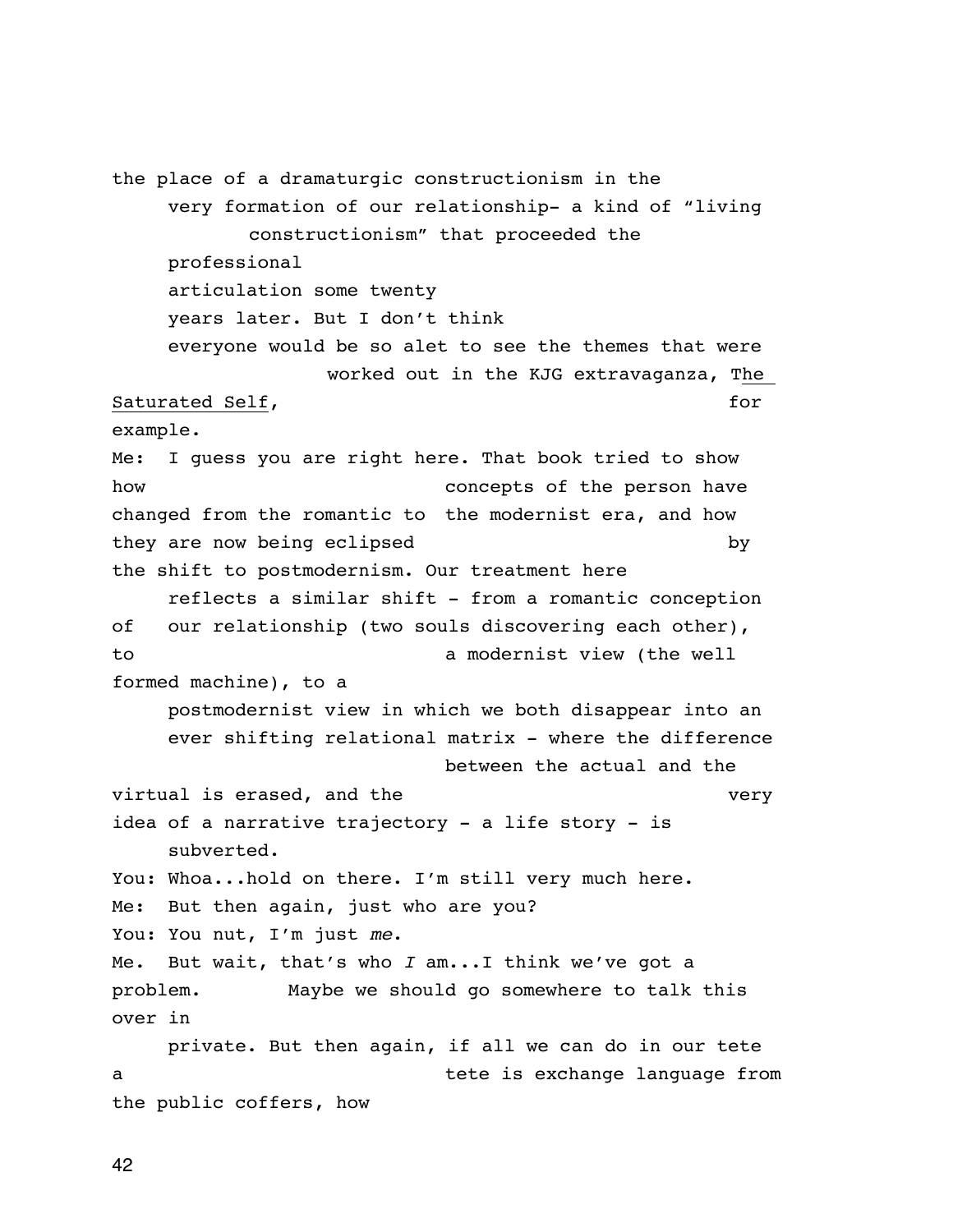#### EXEUNT

With An Additional Cast of Supportive Characters

Raymond Bauer...Judy and Larry Anastasi...Kurt Back...Claus Bahnson...Ted Baker...Ellen Barry and Mike Florio...Michael Basseches...Uschi and Peter Becker...Didi Beebe...Jeffrey Bell... Ellen Berscheid...Jerry Bruner...Kate and Tom Cottle...Pru Churchill and Larry Plummer...Win Churchill...Tom Cottle...Esther & Robert Cohen ...Deborah Curtiss...John Darley...Jane and David Denman...Patty and Bob Dreher...Helen Drutt...Lothar Duda... Shel & Eve Feldman ...Anne & David Gergen... John & Jackie Gergen... Steve & Lorraine Gergen...Carol and Jim Gilligan...Gabi and Rudi Gloger-Tippelt...Jeffrey Goldstein...Harry Goolishian...Chad Gordon...Don and Donna Gorton... Ginnie Greer...Judy Greisman...Janie and Al Grove...Justine Gudenas... Linda Harris...T. George Harris... Elmer Johnson... Sara Kiesler...Gunter Kroger... Hannah and Arie Kruglanski... Lenelis Kruse...Lance Liebman...Cindy Lisle...Sally and Steve Lisle...Sam & Lilian Maitin ... David Marlowe...Gunter & Brigitta Mayer..."Riki" Mayer ..Sheila McNamee & Jack Lannamann ...Harvey S. Shipley Miller...Jill Morawski...Stan Morse...Nancy Nichols...Wojcieck Sadurski, Gigi Santow & Michael Bracher,,,Walter Paynter...Jamie Pennebaker... Jerry Platt...Adele Saul... Arthur & Mary Schneider... Anne Shephardson...Paul Stanley... Sally and Norman Smith...Sandy Strine...Sybe Terwee & Joan Meyer...Judith